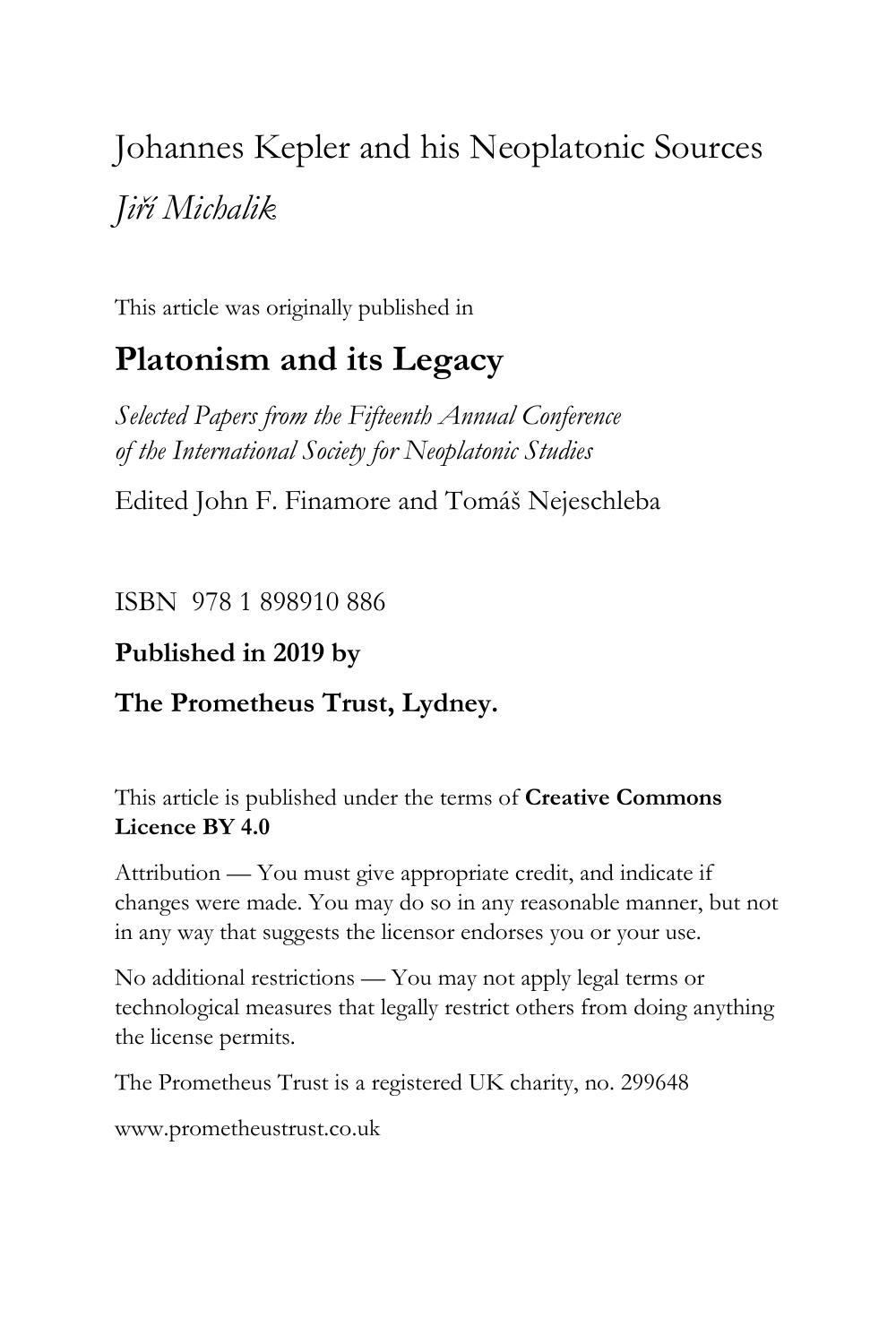### Johannes Kepler and his Neoplatonic Sources<sup>[1](#page-1-0)</sup>

#### Jiří Michalik

 The relevant literature contains surprisingly few studies on the influence of ancient Neoplatonism on Kepler, despite the fact that it is clear from Kepler's texts that this influence was at least as strong as that of Plato himself. Several current, rather general, references can be found, for example, in the study *Proclus' Legacy* by Peter Adamson and Filip Karfík<sup>[2](#page-1-1)</sup> or in Radek Chlup's book *Proclus. An Introduction*.<sup>[3](#page-1-2)</sup> Rhonda Martens and Andreas Speiser have also focused on this area.<sup>[4](#page-1-3)</sup> Only Guy Claessens<sup>[5](#page-1-4)</sup>, who studied the influence of Proclus' theory of imagination on Kepler, has dealt with this area in more detail. Claessens has convincingly shown that it is possible to identify Proclus' influence on Kepler in this particular case, although this specific concept of imagination did not influence the paradigm of modern science, which ultimately leaned towards Aristotelian theory.[6](#page-1-5) Curiously, Kepler is completely missing in the otherwise excellent book *Interpreting Proclus*. [7](#page-1-6)

 I would initially like to briefly shed some light on how Kepler may have made an acquaintance with Proclus' writings. Simon Grynaeus (1493-1541) was a key figure in the story and was a close colleague of Philipp Melanchton. As a theologian, linguist and respected expert on the Antiquity, Grynaues was invited by Ulrich, the Duke of Württemberg, to launch the Reformation at the University of Tübingen in 1534, where he was appointed as rector. Grynaues installed

<span id="page-1-0"></span><sup>&</sup>lt;sup>1</sup> This study is a result of research funded by the Czech Science Foundation as the project GA ČR 14-37038G "Between Renaissance and Baroque: Philosophy and Knowledge in the Czech Lands within the Wider European Context". I am also obliged to the following institutions: Ritman Library (Bibliotheca Hermetica), Amsterdam; Bizell Memorial Library, University of Oklahoma; Berenson Library, Villa I Tatti, Florence; Herzog August Bibliothek, Wolfenbüttel.

<span id="page-1-1"></span><sup>2</sup> Adamson, and Karfík (2017), 311-313.

<span id="page-1-2"></span><sup>3</sup> Chlup (2012), 283.

<span id="page-1-3"></span> $4$  Martens (2000), 34 – 35, 119; Speiser (1945), 102.

<span id="page-1-4"></span><sup>5</sup> Claessens (2011), 179 – 199.

<span id="page-1-5"></span><sup>6</sup> Claessens (2011), 180, 182.

<span id="page-1-6"></span> $7$  Gersch, ed. (2014).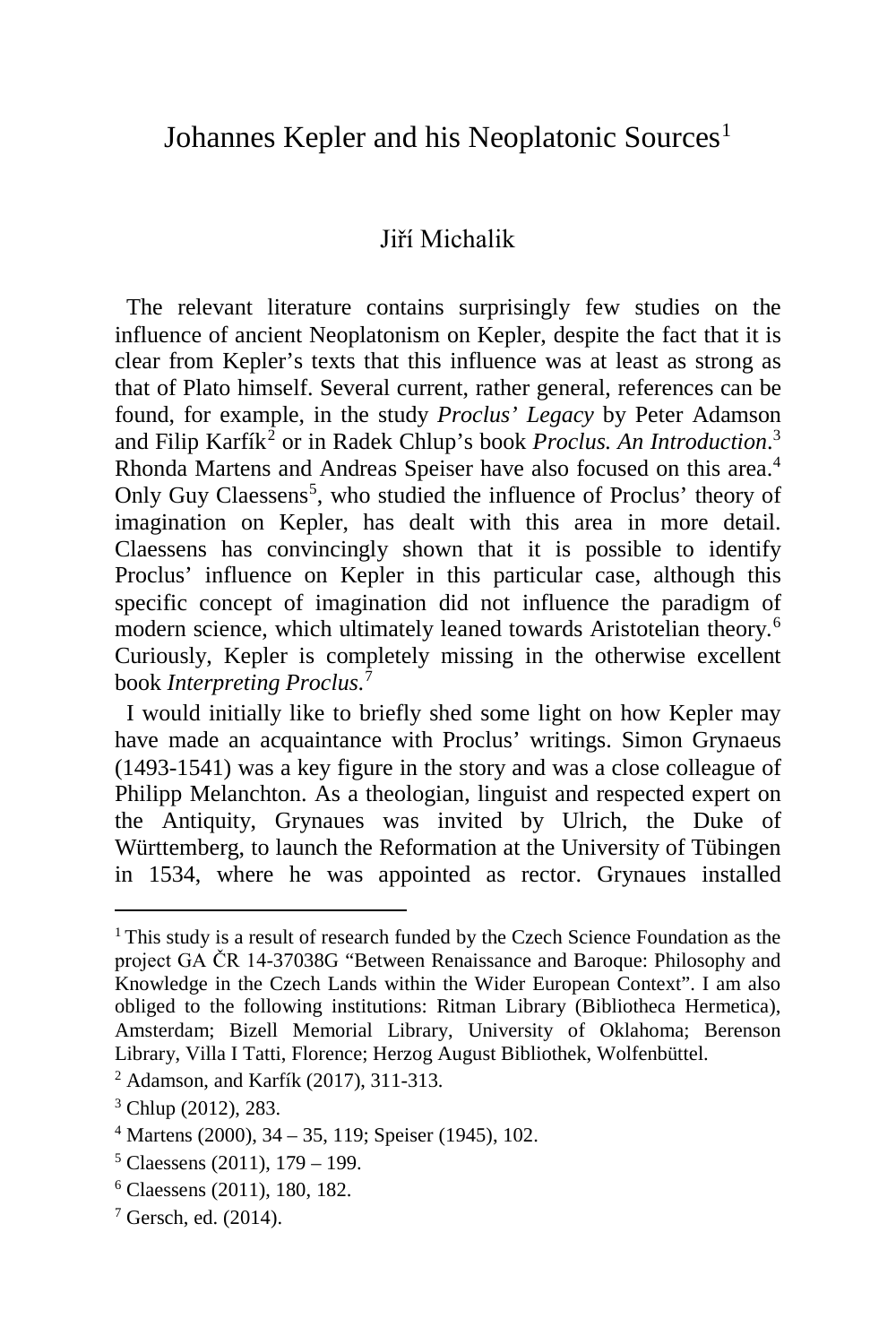Melanchton's educational system at the university and was also active as a publisher. Prior to settling in Tübingen, he published the Greek version of Plato's *Opera Omnia* in 1534, a work containing Proclus' commentary on *Timaeus* as an appendix*. [8](#page-2-0)* A year earlier, he had teamed up with the Basel based printer and publisher Johan Oporin (1507-68) to publish *Euclid*, [9](#page-2-1) also including Proclus' commentary. The latter was also published in Latin, by Franzesco Barozzi (1537–1604) in  $1560$ <sup>[10](#page-2-2)</sup> Grynaeus, who was one of Philipp Appian's  $(1531-89)$ teachers, was the son of the renowned German humanist Peter Appian (1495–1552). Appian was the teacher of Michael Mästlin (1550-1631) who was a teacher and friend of Kepler's.

 As is apparent from Kepler's quotes from Proclus' *Commentary on the Elements of Geometry*, Kepler worked directly with Grynaeus and Oporinus' edition of the Greek text and not with Barozzi's Latin translation. Although he may have had the Latin text available, his Latin translation differs from Barozzi's to such an extent that it is clear that Kepler had the Greek original in front of him. Moreover, the text was kept in the library at the University of Tübingen, and the young theology student would certainly have had good access to it. Kepler's quotations from Proclus' *Commentary* clearly demonstrate what continually fascinated him about this text. This mainly concerns the idea that the world has a mathematical structure, which is the result of a creative act of supreme intellect. This is then associated with the conviction that the study of mathematics can enable a definitive knowledge of not only this world, but also of its creator. As such, mathematics merges with theology and becomes a useful tool in human efforts to understand God's providence.

 While Johannes Kepler was completing his book *Harmonice Mundi* in 1618, he deemed it practical to include a short appendix: an explanation of his concept of different kinds of harmonies in which he postulated a critical stance to the theory of harmony as penned by the ancient Greek astronomer Ptolemy and his contemporary, the British doctor and alchemist Robert Fludd  $(1574 - 1637)$ .<sup>[11](#page-2-3)</sup> Kepler's short study triggered rather extensive polemics against Fludd and what was

<span id="page-2-0"></span><sup>8</sup> Plato, Proclus (1534). Grynaeus also published Ficino´s Latin translation of platonic corpus: Plato (1551). English translation: Proclus (2007 – 2015). 9 Euclid, Proclus (1533).

<span id="page-2-1"></span>

<span id="page-2-2"></span><sup>10</sup> Proclus (1560). Critical ed.: Proclus (1873).

<span id="page-2-3"></span><sup>&</sup>lt;sup>11</sup> KGW 6,373-377. (KGW = Johannes Kepler Gesammelte Werke).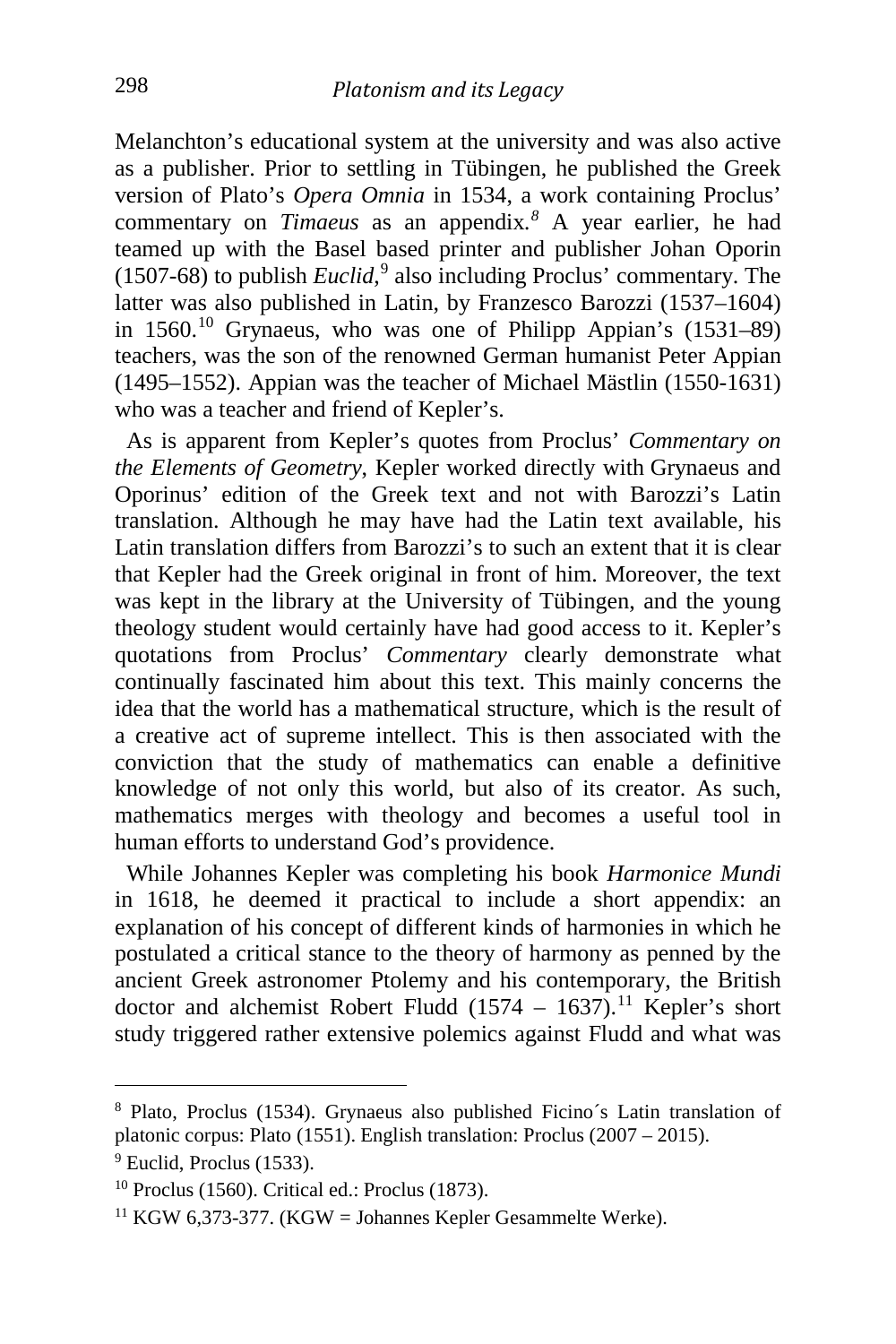originally a specific theme gradually expanded into a more generalist controversy on the nature and function of science, scientific thinking and the role of philosophy within science.

 It is apparent from the arguments of both protagonists that they held radically diverging positions. The core of their disagreement could be simplified into an elementary paradigmatic distinction between the modern", quantitative mathematic-based natural science, and the Renaissance, qualitative philosophy of nature. Both thinkers were also very well aware of the fact that their positions were deeply anchored in one and the same philosophical tradition, that of Neoplatonic philosophy.[12](#page-3-0)

 Kepler reflects upon this reality in his *Apology[13](#page-3-1)*, which was a reaction to Fludd's criticism of his exposé, published as part of the conclusion in *Harmonice Mundi*. In the *Apology*, he points out the difference between Fludd's and his approaches to harmony and their understanding of the elementary principles of mathematics, which essentially correlates to which Neoplatonic philosophers each of the two sides aligns with. While Fludd is an admirer of Porphyry and Iamblichus, Kepler followed the line of thought endorsed by Proclus, valuing his acknowledgement of the deductive structure of Euclidean geometry in particular.<sup>[14](#page-3-2)</sup> This specific intention on the part of Proclus, Kepler argues, is in sharp contrast with Iamblichus' concern with the Antique mysteries, Theurgy and its by-product, natural magic – the latter concerned with the Occultist secrets of nature, a theme found most fascinating by Fludd himself.[15](#page-3-3)

 An important question thus arises: was Kepler aware of the fact that Proclus, the same as Iamblichus, considered Theurgy an important part of religious rituals? In other words, the difference between Iamblichus and Proclus is rather minor: Theurgy was important in the religiousphilosophical work of both thinkers, constituting an essential perspective in their understanding of science. Proclus' *Commentary on Euclid*, like his *Elementa Theologiae*, may be structured as *more geometrico*, yet the religious paradigm of the two works is Platonic theology.

<span id="page-3-0"></span><sup>12</sup> Chen-Morris (2016), 138-158; Rösche (2008), esp. 465-495; Westman (1984), 177-231; Debus (1977), 205 - 294; Pauli (1952).<br><sup>13</sup> KGW 6,378-457.

<span id="page-3-1"></span>

<span id="page-3-2"></span><sup>14</sup> KGW 6,395,8-13; KGW 6,451,30-33.

<span id="page-3-3"></span><sup>&</sup>lt;sup>15</sup> KGW 6,397-399.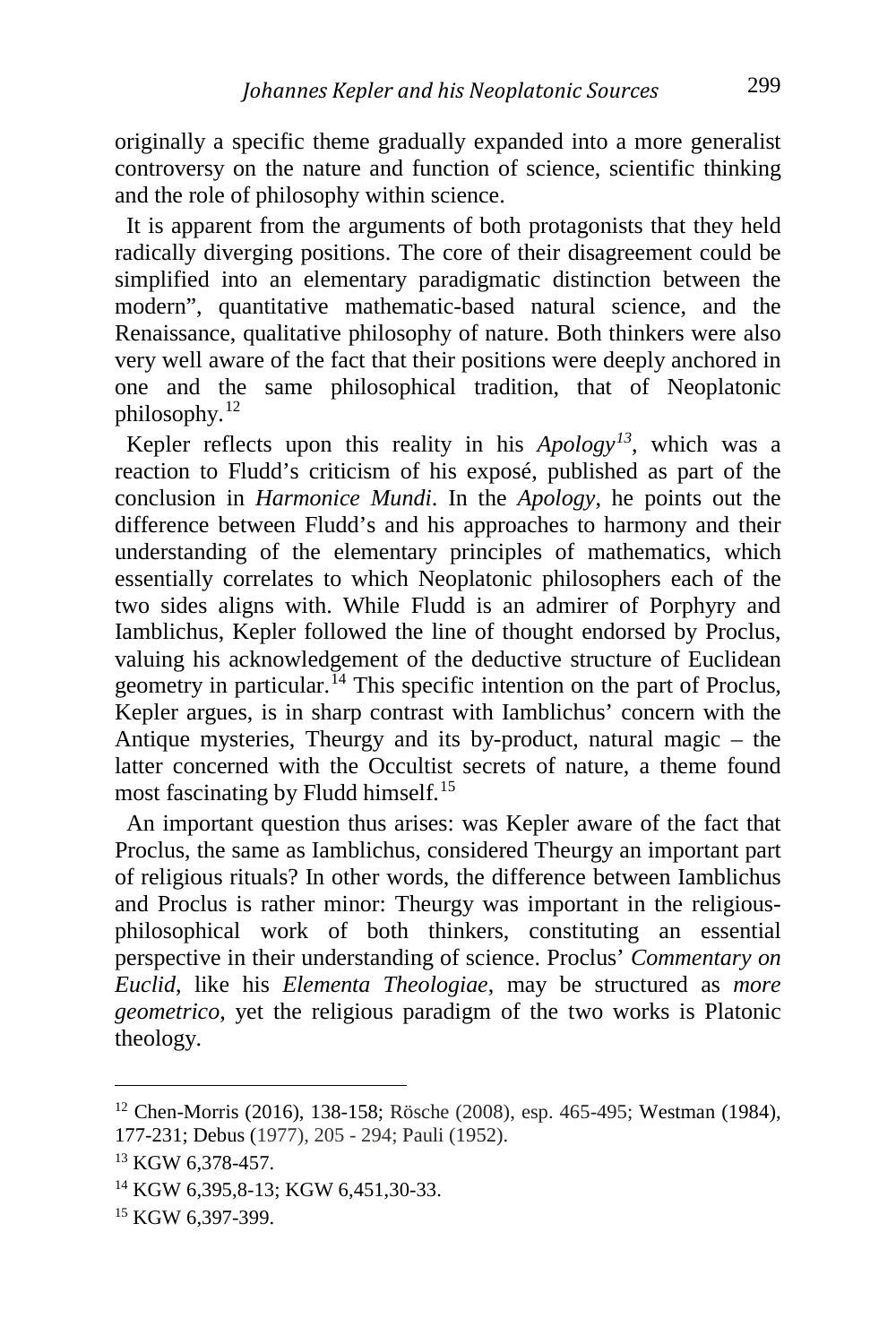I presume that Kepler was aware of the fact but decided not to elaborate on it in his polemics with Fludd, focusing rather on a straightforward, mutual delimitation of the two lines of late-antiquity Neoplatonism. Kepler offers very little reflection on Proclus' theological works; one of the few exceptions is his declared ambition to Christianize Proclus' philosophy and make it compatible with Christian ideas. In line with many of his peers, Kepler argues that the key ideas of Platonist and Neoplatonic ontology originated in the Hebrew and Christian religions. Kepler states that the pagan Neoplatonic thinkers have, rather unjustly, appropriated these ideas, as tools for the development and justification of their polytheism.

 Kepler considered Proclus the most significant commentator on Euclid's *Elements[16](#page-4-0)*, which he frequently referred to in the first two books of his *Harmonices mundi* dealing with the construction and congruence of geometric figures. It is precisely in these most technically "geometrical" books that Kepler demonstrates how strongly he was influenced by Euclid's methodology and his understanding of science as a logically consistent structure. Like Euclid, Kepler's argument lies in the presentation of geometric axioms and the definition of geometric terms and the theorems arising from them. In the third book of *Harmonices mundi,* Kepler endeavours to elaborate a consistent system of musical harmony, once again *more geometrico*. In this work, he addressed the harmonic theory of Ptolemy and his contemporaries such as Vicenzo Galilei  $(1520 - 1591).$ <sup>[17](#page-4-1)</sup>

 The main testimony to the influence of Neoplatonic philosophy and metaphysics on Kepler's thought is the fourth book, in which Kepler primarily turns his attention to the application of his theory of harmony to the relationship between the supralunary and sublunary worlds. Euclid's geometry also provided him with methodological inspiration here, and Kepler used it to propose a geometric theory of harmony defined on the basis of the mutual relationship between the different parts of Platonic solids inscribed in a circle. Harmonic proportions, defined in this manner, can also be applied to the speed and angle ratios of the individual planets. These planet angles, as observed from earth, can be used to compile a horoscope; which Kepler also called aspects. The geometric depiction of the planetary aspects enabled

<span id="page-4-1"></span><span id="page-4-0"></span><sup>&</sup>lt;sup>16</sup> For the edition of Proclus' work, see: Proclus (1873). English translation: Proclus (1970). For an analysis see Renoud (2011), 119-144; Renould, ed. (2010). 17 Galilei*,* (1581); Cf. Caspar (1940), 479.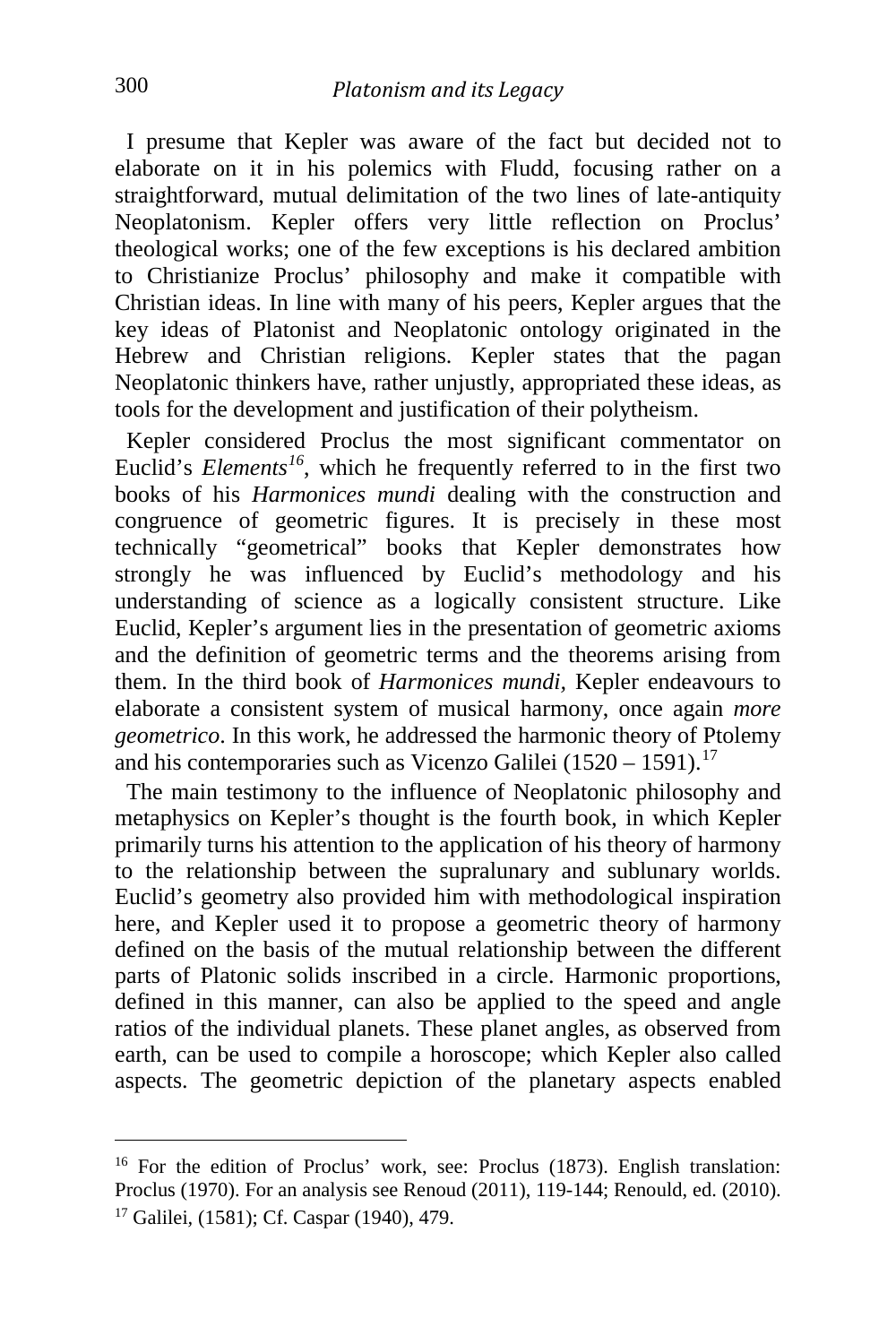Kepler to assign a certain tone to them and also to define their affects on the sublunary world in astrological-musical terms.

 In the same book he also set out the framework for the philosophical reasoning based on a consideration of the basic philosophical concepts of Neoplatonic philosophy. Kepler is convinced that neither type of harmonic proportion, i.e. the proportions between musical tones and the heavenly bodies or their aspects, represents any property of objective reality. On the contrary, he argues that harmonic relationships only exist in the human soul<sup>18</sup>, which can identify and reconstruct them on the basis of its knowledge of geometry or geometrical archetypes. As Kepler emphasizes, these archetypes are inherent to the human mind and are images or rather exemplars of the same archetypes God used when creating the world. Kepler imagined this creation under the influence of Plato's *Timaeus* as a kind of demiurgic artistic activity, during which the ideas of the basic geometric figures God used to construct the world are critical. Within this context, Kepler referred to Plato's apparent claim of an eternally geometrizing God.[19](#page-5-1) I will return to the theme of Plato's concept of the creation of the world in this text, but would now like to further investigate Kepler's concept of the human mind and its creative activity when recognizing the world.

 In the first chapter of the fourth book of *Harmonices mundi*, Kepler undertakes to investigate the difference between the harmonic proportions perceptible with the senses and the intellect. In doing so, he sets himself in opposition to the epistemological view of Plato and Aristotle on the origin of geometric concepts. According to Kepler, Plato believed that the human mind (*mens*) acquires all important concepts, axioms and geometrical figures from inside itself. Its cognition is not dependent on the external world or on data acquired through sensory experience. Kepler argues that it is apparent with reference to the theory of recollection elaborated in Plato's *Meno*. [20](#page-5-2)

[ἐμοῦ](http://www.perseus.tufts.edu/hopper/morph?l=e)mou%3D&la=greek&can=e)mou%3D0&prior=*pla/twnos) [δὲ](http://www.perseus.tufts.edu/hopper/morph?l=de%5C&la=greek&can=de%5C1&prior=e)mou=) [ταῦτ᾽](http://www.perseus.tufts.edu/hopper/morph?l=tau%3Dt) [εἰπόντος](http://www.perseus.tufts.edu/hopper/morph?l=ei)po%2Fntos&la=greek&can=ei)po%2Fntos0&prior=tau=t) [ὡς](http://www.perseus.tufts.edu/hopper/morph?l=w(s&la=greek&can=w(s0&prior=ei)po/ntos) [γέγραπται](http://www.perseus.tufts.edu/hopper/morph?l=ge%2Fgraptai&la=greek&can=ge%2Fgraptai0&prior=w(s)

<span id="page-5-0"></span><sup>&</sup>lt;sup>18</sup> KGW 6,217,19-21: "Harmonia, quae est inter circulum ejusque partem; quoad formale suum, nullo modo est extra animam…"

<span id="page-5-1"></span><sup>19</sup> KGW 6,299,31-32, "…Creator…ut Plato scripsit, *aeternam exercens Geometriam*." The quote ἀεὶ ὁ θεὸς γεωμετρεῖ actually comes from Plutarch, *Convivia* (*Symposiacs*) VIII,2, who even acknowledges that Plato himself did not use the sentence:

[μὲν](http://www.perseus.tufts.edu/hopper/morph?l=me%5Cn&la=greek&can=me%5Cn0&prior=ge/graptai) [ἐν](http://www.perseus.tufts.edu/hopper/morph?l=e)n&la=greek&can=e)n1&prior=me%5Cn) [οὐδενὶ](http://www.perseus.tufts.edu/hopper/morph?l=ou)deni%5C&la=greek&can=ou)deni%5C0&prior=e)n) [σαφῶς](http://www.perseus.tufts.edu/hopper/morph?l=safw%3Ds&la=greek&can=safw%3Ds0&prior=ou)deni%5C) [τῶν](http://www.perseus.tufts.edu/hopper/morph?l=tw%3Dn&la=greek&can=tw%3Dn0&prior=safw=s) [ἐκείνου](http://www.perseus.tufts.edu/hopper/morph?l=e)kei%2Fnou&la=greek&can=e)kei%2Fnou0&prior=tw=n) [βιβλίων](http://www.perseus.tufts.edu/hopper/morph?l=bibli%2Fwn&la=greek&can=bibli%2Fwn0&prior=e)kei/nou) Ib.718c. See also Charrak (2005), 361- 375.

<span id="page-5-2"></span><sup>20</sup> Plato, *Men.* 81 ff.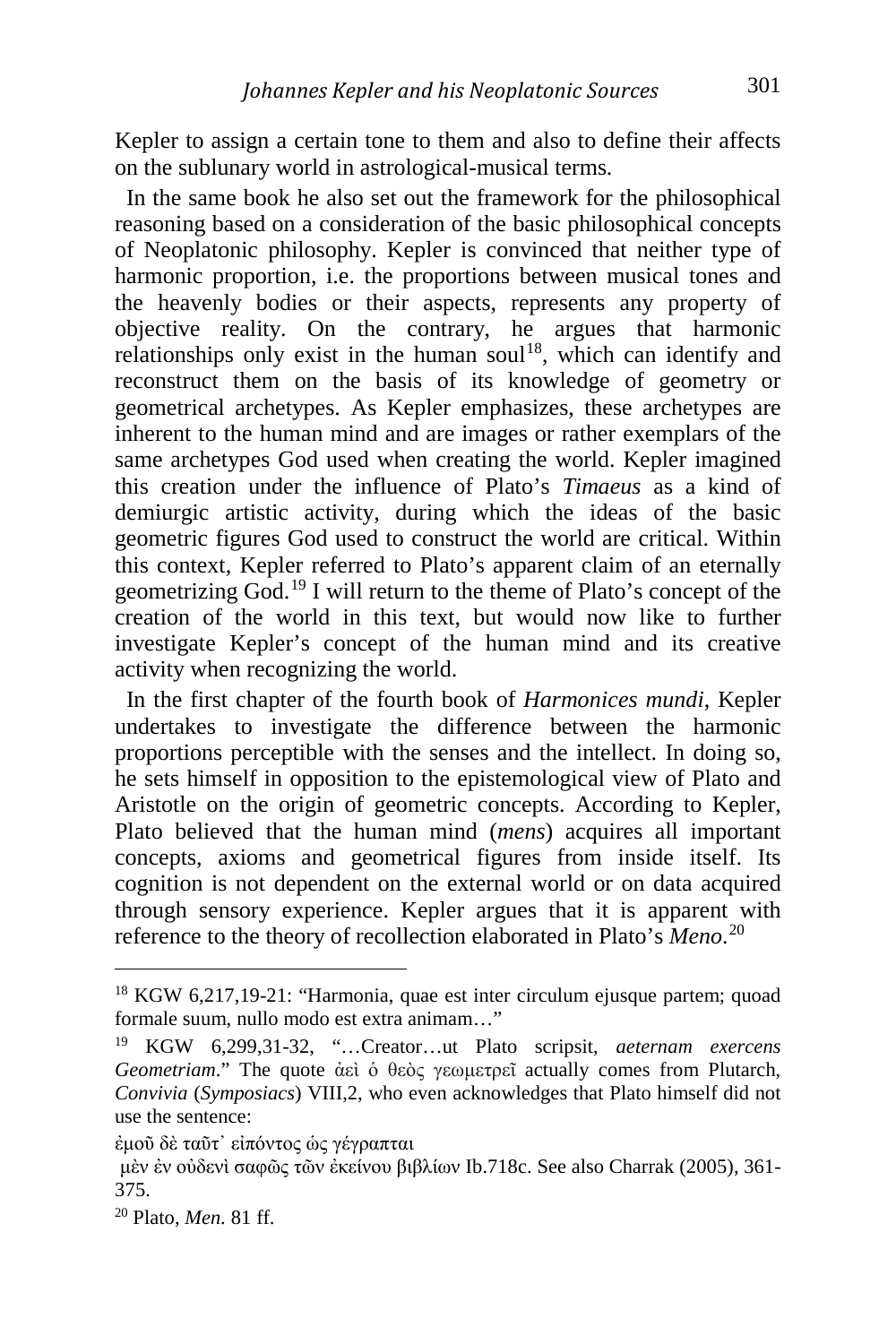According to Kepler, Aristotle harshly criticised Plato's teachings in his *Metaphysics* and even called them "invented" and "based on arbitrary assumptions".[21](#page-6-0) Although Aristotle's words mainly apply to Plato's teachings concerning numbers, Kepler was of the view that they were also closely related to his epistemology. Kepler claimed that according to Aristotle the subjects of mathematics had no existence apart from sensory things. They therefore cannot exist in the human mind independently from our sensory perception.<sup>[22](#page-6-1)</sup> According to Aristotle, the human mind is a *tabula rasa*, a blank slate that does not contain any pre-existing concepts.[23](#page-6-2) We acquire all our knowledge on the basis of our sensory experiences. Our minds then abstract various abstract concepts, such as universals or mathematical concepts, from the data acquired by our senses. These concepts are therefore hidden in things and are revealed by the activity of our minds. $^{24}$  $^{24}$  $^{24}$ 

 In his analysis of Aristotle's criticism of Plato, Kepler indicated why he not only viewed Aristotle's epistemology, based on the priority of sensory perception, as incorrect, but also less Christian than Plato's concept of anamnesis based on an emphasis on cognition that is primarily based on an internal view of the human intellect.[25](#page-6-4) Kepler states that even Christianity enables a correct understanding of Plato's epistemological concept, because it presupposes a fundamental creative act on the part of an almighty God. According to Kepler, God imbued the human soul with certain fundamental archetypes and ideas when he created it and these subsequently enabled an understanding of all of God's creation, because they are absolutely precise images of the archetypes and ideas he used when creating the world.<sup>26</sup>

 Kepler's stated argument, proposing preexisting ideas, has several interesting connotations. The most important of these is his immunity to scepticism. Cognition, based on innate ideas, must be completely

<span id="page-6-0"></span><sup>21</sup> Kepler cites Aristotle here in Greek Aristotle, *Metaph*. 13,1082b,2-3.: "[λέγω](http://www.perseus.tufts.edu/hopper/morph?l=le%2Fgw&la=greek&can=le%2Fgw0&prior=plasmatw=des) [δὲ](http://www.perseus.tufts.edu/hopper/morph?l=de%5C&la=greek&can=de%5C1&prior=le/gw) [πλασματῶδες](http://www.perseus.tufts.edu/hopper/morph?l=plasmatw%3Ddes&la=greek&can=plasmatw%3Ddes1&prior=de%5C) [τὸ](http://www.perseus.tufts.edu/hopper/morph?l=to%5C&la=greek&can=to%5C1&prior=plasmatw=des) [πρὸς](http://www.perseus.tufts.edu/hopper/morph?l=pro%5Cs&la=greek&can=pro%5Cs0&prior=to%5C) [ὑπόθεσιν](http://www.perseus.tufts.edu/hopper/morph?l=u(po%2Fqesin&la=greek&can=u(po%2Fqesin0&prior=pro%5Cs) [βεβιασμένον](http://www.perseus.tufts.edu/hopper/morph?l=bebiasme%2Fnon&la=greek&can=bebiasme%2Fnon0&prior=u(po/qesin)". Cf. KGW 6,217,36-37.

<span id="page-6-1"></span><sup>22</sup> KGW 6,217,37-39: "Nec enim haec Mathematica seorsim à sensibilibus usquam subsistere: nec aliam esse illorum subsistentiam, ne quidem in Mente…" <sup>23</sup> Aristotle, *De an.* 3,429a,18-29.

<span id="page-6-4"></span><span id="page-6-3"></span><span id="page-6-2"></span><sup>&</sup>lt;sup>24</sup> KGW 6,217,36-218,28.<br><sup>25</sup> KGW 6,218,24-25: "…hac inquam in parte nec in Christiana religione tolerandus est…"

<span id="page-6-5"></span><sup>26</sup> KGW 6,219,19-24.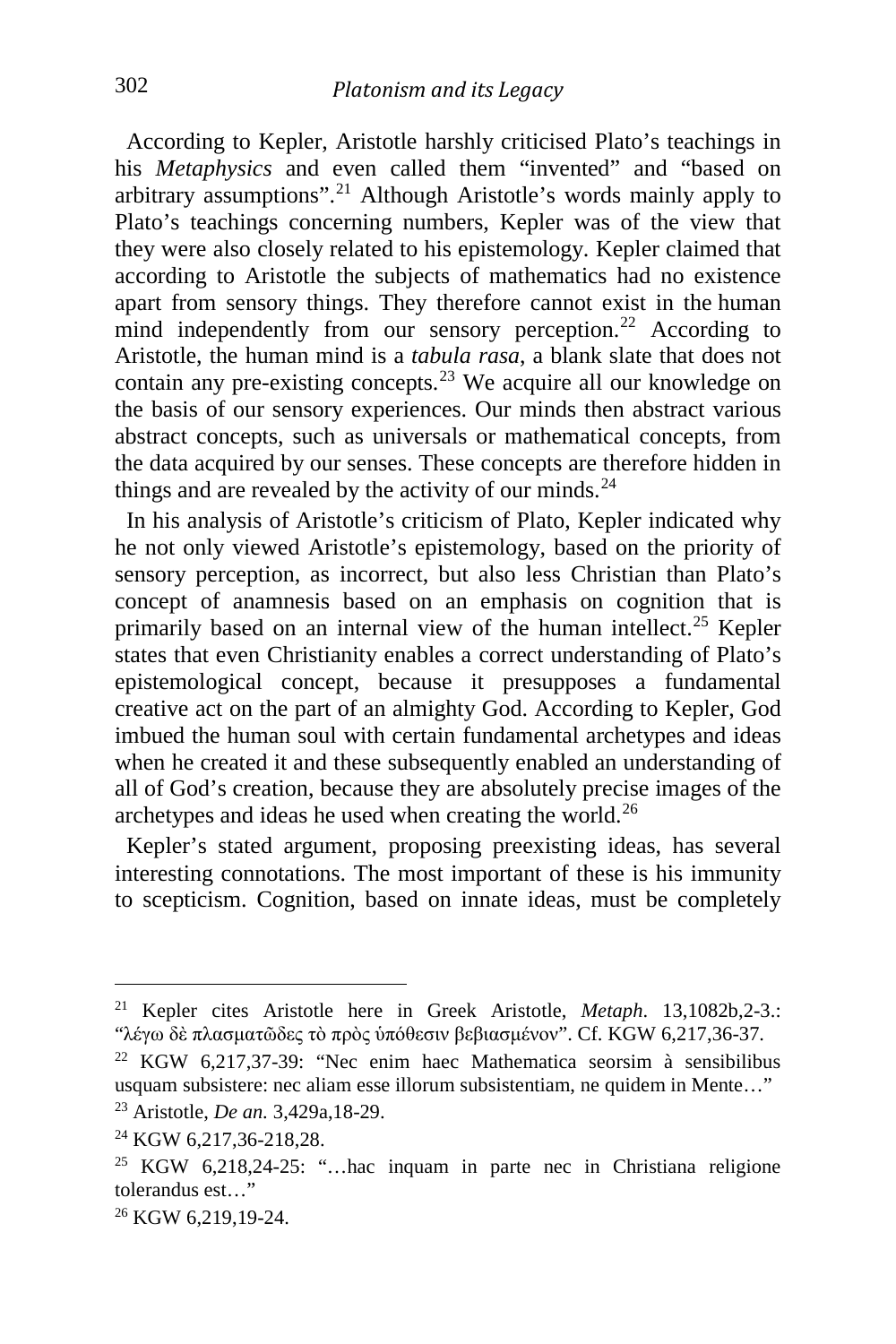certain during the use of correct methods, i.e. geometry  $27$ , because the archetypes in the human and divine minds are of identical types. There is no way that our cognition could deceive us, because God used the flawless science of geometry when constructing the world according to these archetypes. Man merely reconstructs this divine creation in his mind, whereby he discovers the world in the same way that God created it. Man constructs more complex figures from simple ones using precise rules until he achieves sufficiently complex figures which characterise the complexity of the real world.<sup>[28](#page-7-1)</sup> While God created the world in a single moment, man needs a time line on which the individual steps of this, in reality seamless, process may seem like discrete stages, to recognise and reconstruct the world created in this manner.

 Given that the area of sensory cognition has been ruled out here as the primary source for our mathematical and geometrical ideas, the possibility of any error arising on the basis of the insufficient cognitive strength of our senses or the possible failure of the lower part of our intellectual soul, such as the memory or imagination, during the processing of sensory data has also been eliminated. Kepler's supposition of a flawless isomorphy between the human and divine mind also represents a further defence against possible scepticism. It is precisely this flawless isomorphy which is justified by Kepler on religious grounds: almighty God created man in his image.<sup>[29](#page-7-2)</sup> On the basis of this idea, one may presuppose that the human mind, which represents the most faithful image of God because it is gifted with intellect, cannot be deceived during its activities while adhering to the basic mathematical and geometric rules defined by Euclid.<sup>[30](#page-7-3)</sup>

 Like his younger contemporary Descartes, Kepler is therefore assisted by God in his defence against scepticism. While Descartes' defence mainly involves the idea of God present in the human mind, Kepler's defence, in contrast, involves an elaboration of the Biblical claim of the similarity between man and God further strengthened by period Renaissance considerations on the dignity and greatness of man. God cannot deceive man because 1) he placed the idea of the geometric

<span id="page-7-0"></span><sup>&</sup>lt;sup>27</sup> KGW 8,52,8-9: "Etenim existimo ex amore Dei in hominem causas rerum in mundo plurimas deduci posse."

<span id="page-7-1"></span><sup>28</sup> KGW 6,222,1-7; KGW 7,51,1-22; KGW 8,44-45.

<span id="page-7-2"></span><sup>29</sup> KGW 8,52,12-14.

<span id="page-7-3"></span><sup>30</sup> KGW 2,18,4; Chen-Morris (2009), esp. 157-165.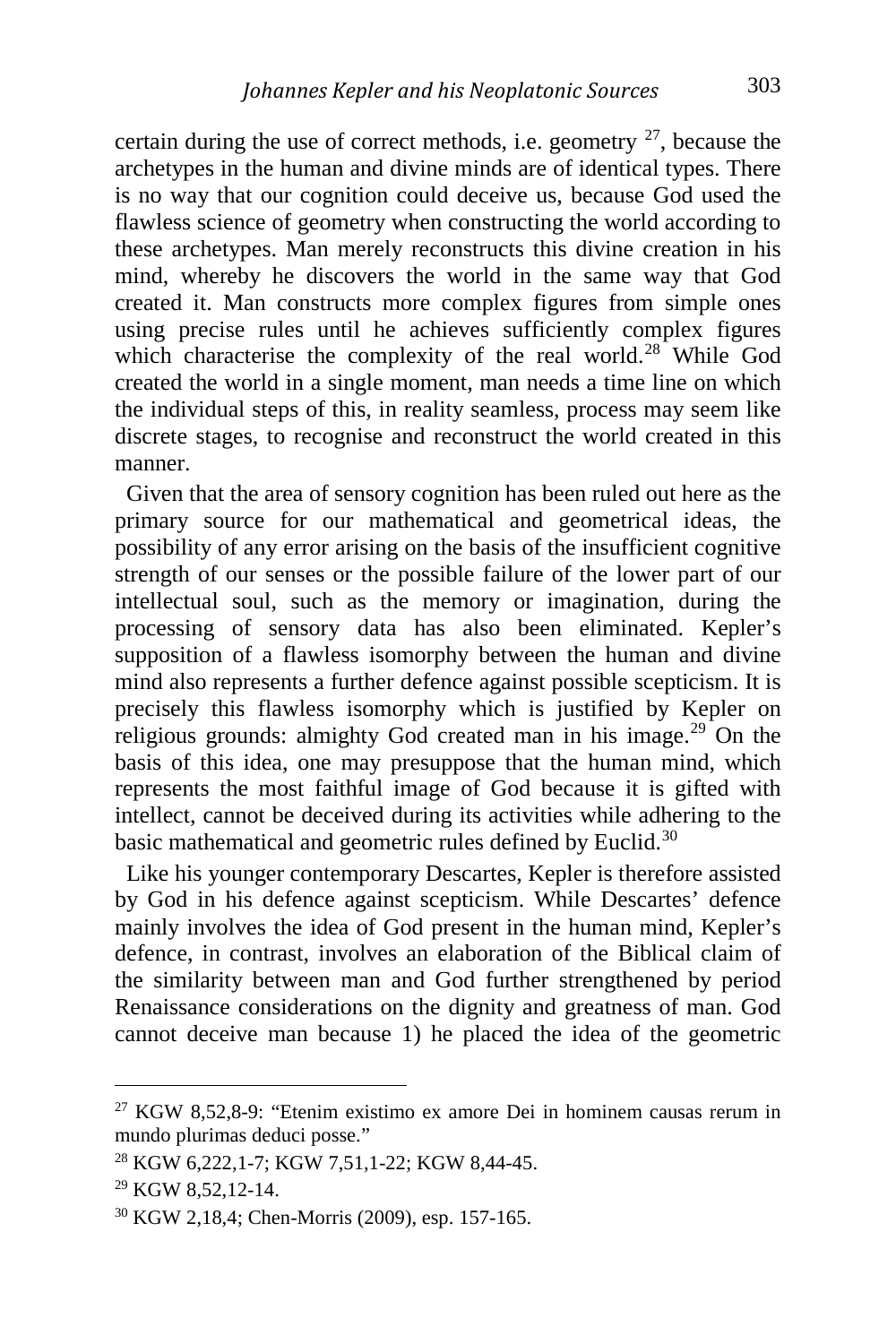figures in his mind and 2) he used geometry when creating the world. The most perfect, best and almighty God could not have used anything in his creation that would have contradicted his perfection. God therefore created the most perfect and beautiful world with the help of geometry, the most perfect and certain science, which is eternal like God and whose principles can be found in his mind. $31$ 

 The second connotation of the theory of anamnesis is an important problem that Kepler had to come to terms with when he accepted this doctrine. A possible objection to the theory of anamnesis could be as follows: if we have innate ideas and archetypes in our minds, why do we have to "recollect" them at all? Why do we not flawlessly and clearly perceive them from birth and why do we not have a flawless and complete understanding of them from childhood? Why, on the other hand, do we have to laboriously learn everything and "discover" these archetypes in our minds?

 The first possible answer to these questions is theological. This type of reasoning was very widespread among Kepler's contemporaries, but also among his teachers at the Theology Faculty of the University of Tübingen. It involved a reference to the negative epistemological consequences of the original sin of man, which supposedly darkened the human mind so that it was no longer capable of the direct introspection which would otherwise have immediately enabled it to find all the archetypes present within it. Whereas Adam had "innate" perfect knowledge of all things while still in the Garden of Eden, his descendants had to find this understanding while at the same time being confronted by the imperfection of their minds and the epistemological deficiencies of their souls, which can only be improved through proper training.<sup>[32](#page-8-1)</sup>

 Kepler does not, however, turn primarily to this theological argument in his defence of the theory of anamnesis, but endeavours to remain in the field of epistemology. He therefore introduces the concept of instinct, which enables him to presuppose that we actually already have *some* basic understanding or rather awareness of the innate archetypes at birth, even though we are not able to completely identify

<span id="page-8-0"></span><sup>31</sup> KGW 6,219,21-24, KGW 8,30,6-9; KGW 8,44,31-45. Comp. Chen-Morris (2016), 118-121.

<span id="page-8-1"></span> $32$  This reasoning appears in Melanchthon's work, which also greatly influenced Kepler and his teachers. See, for example, Melanchton (1854), 644. Cf. Metheun (1998), 88-89.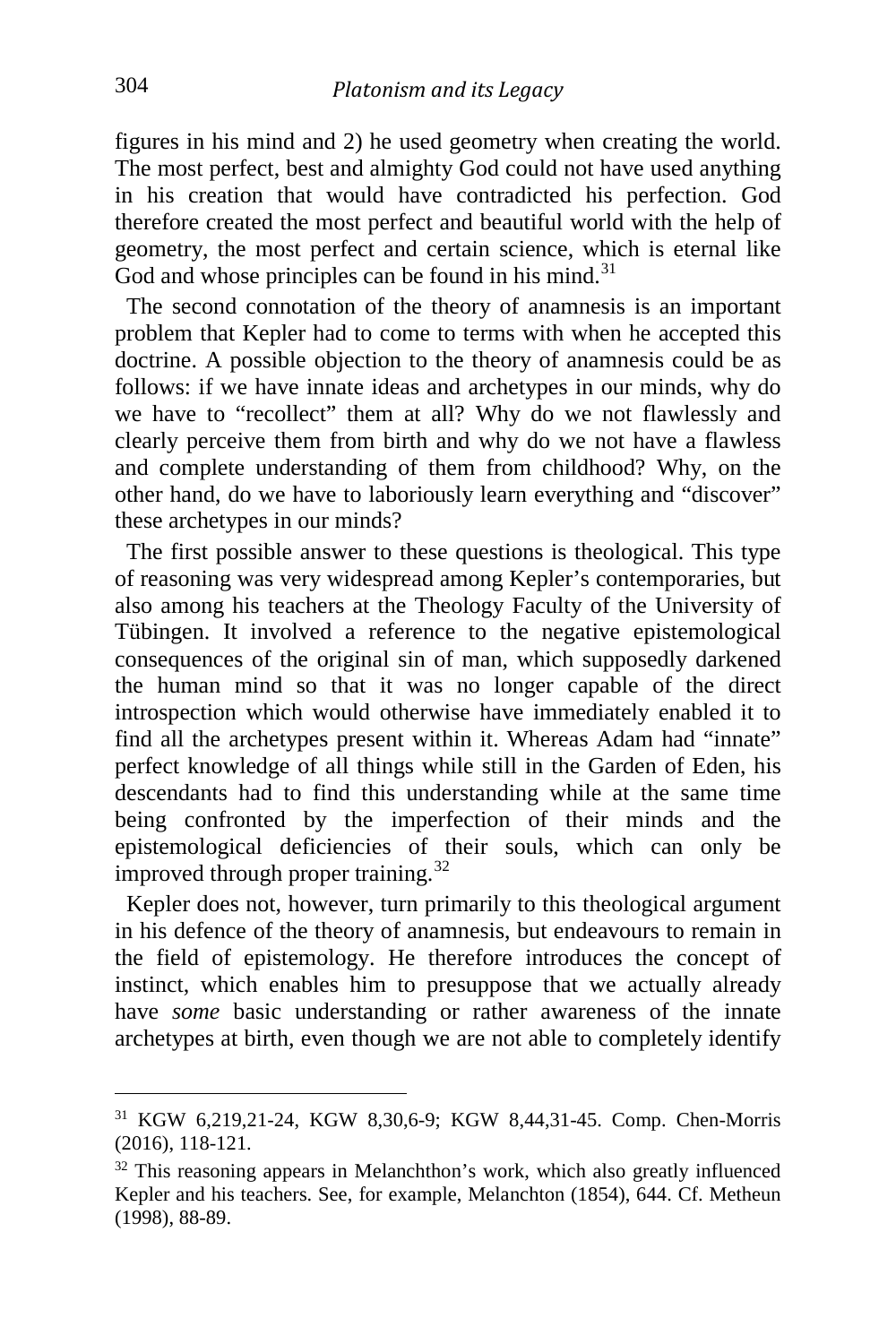them. This instinct is part of the lower mental abilities of all creatures and even exists in a specific form in the soul of the world, which enables the perception of the harmonic proportions between the aspects of the planets affecting the sublunary world.<sup>[33](#page-9-0)</sup> This instinct is not scientific knowledge, however, as yet and does not cause any such knowledge. This can only be based on a certain confrontation between the as yet completely obscure contents of our minds, i.e. the innate archetypes, and the data acquired from our sensory experiences. It is only the realisation of a certain geometric imperfection in the sensorily perceived world that enables us to search for its flawless patterns, which we discover in our minds rather than abstracting them from things, as Aristotle assumed. Each true piece of knowledge is therefore also self-knowledge and a theological message, because it not only enables us to reveal God's plan in the world, but also his intentions.<sup>[34](#page-9-1)</sup>

 Kepler adopted his theory of anamnesis from Platonic lore and Proclus was in all probability his primary source alongside Plato's dialogues.<sup>[35](#page-9-2)</sup> In Kepler's interpretation, the concept of anamnesis is associated with Plato's formulated question on the ontological status of mathematical entities. This is where a long direct quotation from Proclus appears. I will attempt to outline here the main ideas of Proclus' text that made such an impression on Kepler.

Proclus' ambition, in the text cited by Kepler,  $36$  is to confirm Plato's theory of the independence of the objects of mathematics from the sensory world. Proclus offers here several arguments as to why it is impossible to infer the existence of mathematical entities from sensory perceptible things. He proceeds in his reasoning from a Neoplatonic hierarchical ontology which presupposes the existence of matter as the lowest hypostasis. It is also associated with ontological "coarseness" and the concomitant scientific inaccuracy. Mathematical entities, which in their very essence require precision, cannot be inferred from such material. All sensory perceptible things are "mixed", mainly in the sense that they are not ontologically unequivocal. They always contain an admixture of their contradictions. They may be divided, mixed and moved even without their own will. In addition, it is never

<span id="page-9-0"></span><sup>33</sup> KGW 6,268,6-14.

<span id="page-9-2"></span><span id="page-9-1"></span> $34$  KGW 6,223,17-35.<br><sup>35</sup> For information on Proclus' theory of anamnesis, see McIsaac (2001), 46-66.

<span id="page-9-3"></span><sup>36</sup> KGW 6,218,33-221,39. Proclus (1873), 11,26-18,4; Proclus (1533), 3-5; Proclus (1560), I,6.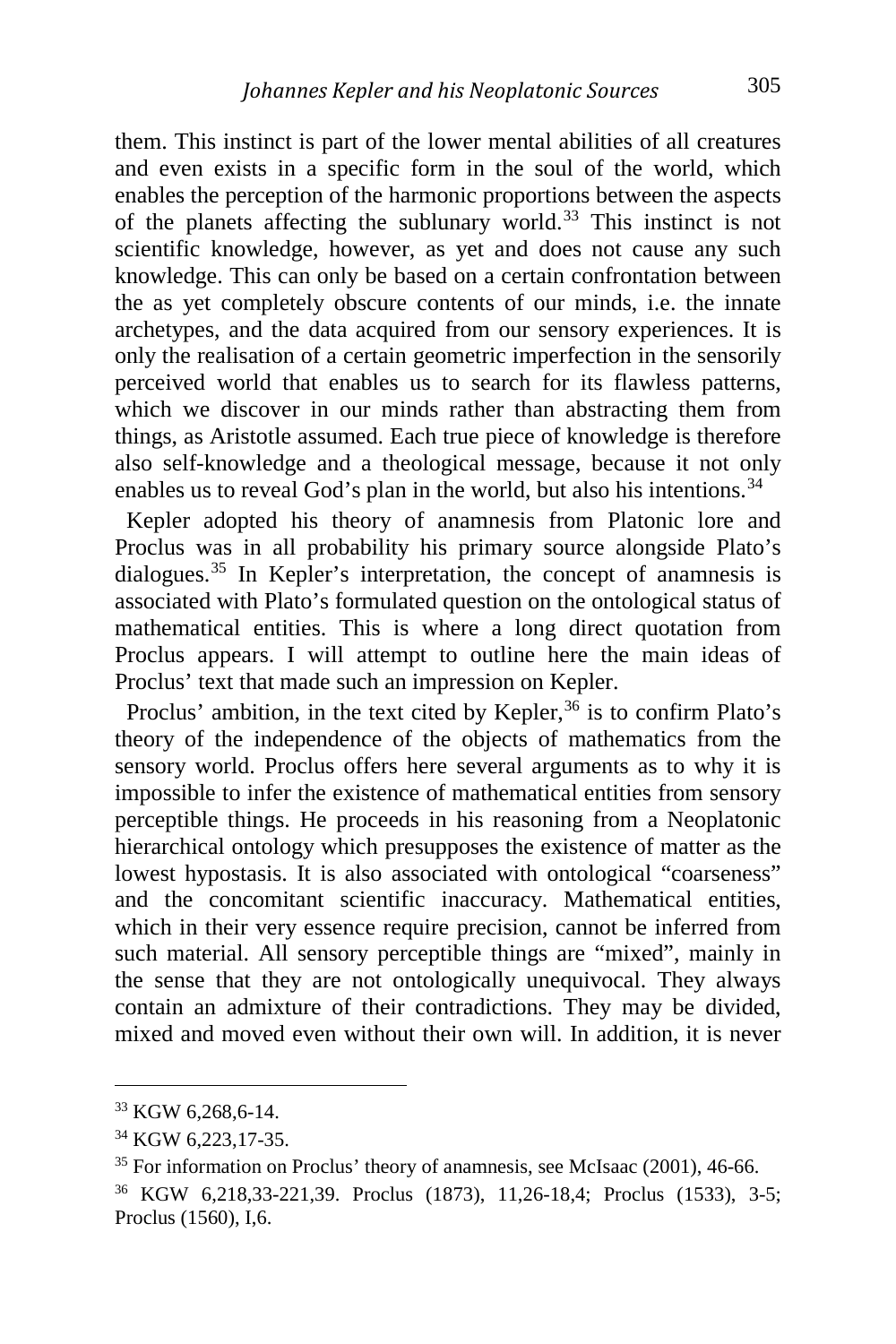possible to find the pure exemplification of geometric entities in sensory things, such as, for example, a point, a line or a surface. There is always an added substance or even the opposites to these entities.

 Proclus further points out in his argument to the differences between mathematical entities and sensorily perceptible things from the point of view of their movement. While mathematical entities have the properties of Plato's ideas and are therefore motionless, objects in the sensory world are subjected to constant motion. It is clear that Proclus does not only mean local motion here, but also, for example, the motion of growth which cannot be prevented using our will. In short, substances in the sensory world are "condemned" to movement and as such to the associated change, because both these things, change and motion, occur in time. Mathematical entities, in contrast, are nonmoving and do not change in time; they are eternal, as Kepler also emphasises. Mathematical entities therefore cannot be inferred, abstracted or deduced from perceptible things, because they display ontologically more valuable properties such as constancy, existence at rest and not in motion, purity and epistemological unequivocalness (precision). For this reason, we must search for their origins at a level of reality that better corresponds to their designated properties. This ontological level is not the material world of extensional matter, but the immaterial world of the soul.<sup>[37](#page-10-0)</sup>

 Finding the ontological origins of mathematical concepts or their archetypes in the human soul, the essence of which they constitute,  $38$ enables Proclus to move to a consideration of the essence of creation, both artistic and scientific. This creation only involves finding mathematical principles in the human soul. Like Kepler, Proclus considered this finding to be a kind of self-reflective act that brings these archetypes into full consciousness. It is of interest that Kepler carried out relatively extensive comments on precisely these ideas in inserted brackets, whereby his main endeavour was to place them in a Christian context. Once again, he points out that the archetypes of geometrical figures are eternal in the Christian sense of the concept of eternity. Christians primarily predicate the concept of eternity to God, which Kepler uses to claim that the archetypes of geometric figures are coeternal with God. He also once again recalls the idea he has

<span id="page-10-0"></span>37KGW 6,218,39-219, 5; further Proclus, *In Eucl*. 4.24-5.2. Additionally, O´Meara, (2017), 173.

<span id="page-10-1"></span><sup>38</sup> Further Proclus *In Eucl*. 17.6.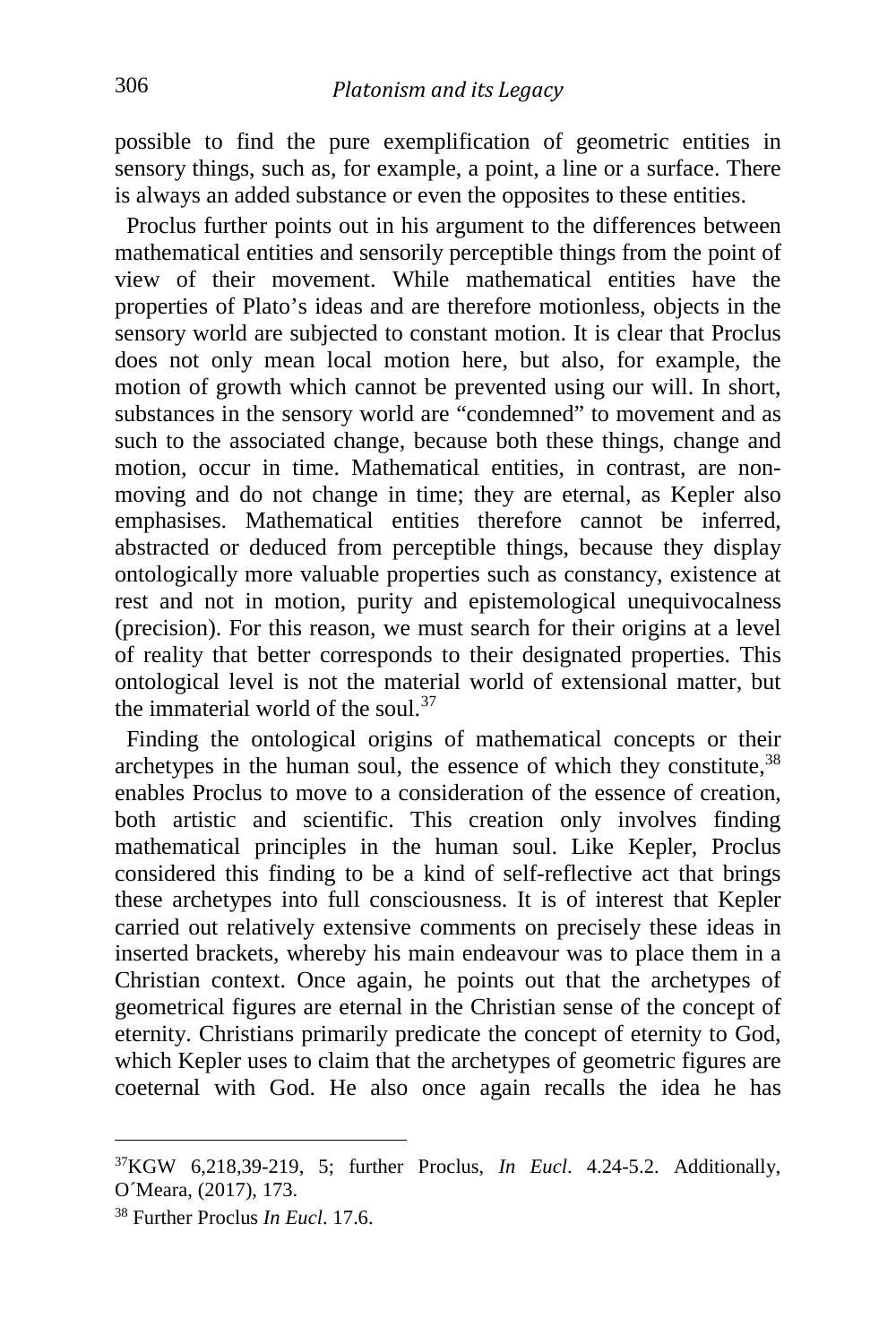repeatedly postulated as to the fact that the human soul and the human mind are an image of God or his soul and his mind. For this reason, they are similar to him in essential matters, and one of these essential matters also involves the nonexistence of the archetypes of the mathematical and geometrical figures which God has placed in the human mind<sup>[39](#page-11-0)</sup> in which there are "innate" archetypes that have existed in God for eternity.[40](#page-11-1)

 After this designation of the origins of the ideas and mathematical archetypes in the human soul, Proclus undertakes a thought experiment by asking what human cognition would look like if this were not the case. He primarily answers this question by stating that it would lose its certainty, because people would not acquire the fundamental objects of cognition from themselves, but from the outside. The archetypes, residing in the human soul, also have the function of a kind of standard of truth. That which comes from inside is truthful, while that which comes from outside is uncertain. Whereas "our" archetypes are to a certain extent part of us or a component of the higher part of our souls, we do not have any such certainty with regard to concepts derived from the sensory world.[41](#page-11-2) It seems that for Proclus and Kepler, the conviction as to the truthfulness of the archetypes lay mainly in the idea of their ontological simplicity, which Proclus contrasted with the plurality of the phenomenal world. Man then uses these simple basic archetypes to construct more complex concepts and figures in his thinking, which are, however, dependent in their truthful value on precisely those innate archetypes and not on any data acquired by our senses. Proclus describes this process of the creation of more complicated concepts and figures using the beautiful metaphor of weaving a wonderful chasuble of thought, the value of which cannot be derived from the world of illusion, but from the ontologically more valuable world of the innate contents of our souls.<sup>[42](#page-11-3)</sup>

 Proclus' second argument focuses on determining the origins of mathematical definitions. According to Proclus, they also cannot originate from the area of sensory things. This is the case, because it is impossible to find mathematical objects in the sensory world which would be 1) simple and 2) sufficiently general for us to be able to

<span id="page-11-0"></span><sup>39</sup> Kepler views the terms "mens" and "intellectus" as synonyms. KGW 6,221,4.

<span id="page-11-1"></span><sup>40</sup> KGW 6,219, 6-25.

<span id="page-11-2"></span><sup>41</sup> KGW 6,219, 25-36.

<span id="page-11-3"></span> $42$  KGW 6,219,25-28: "admirabilem hunc ornatum"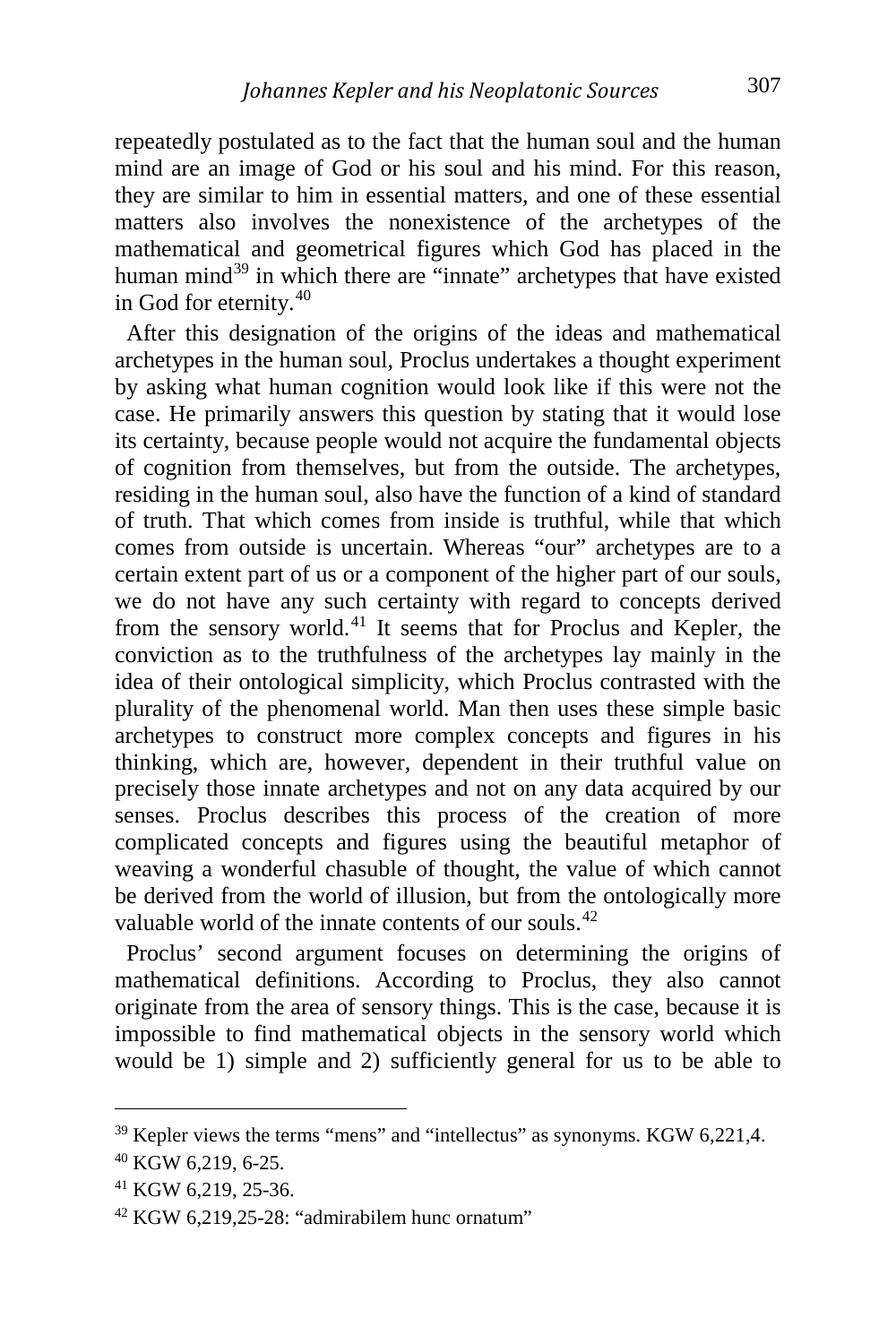create the appropriate definition from them. We cannot consider individual sensory things to be the causes of general concepts, because it would then be impossible to define a triangle. Definitions cannot be based on searches for individual examples of the triangle in the world perceived by our senses, but on the designation of its general properties, which we arrive at on the basis of working with our  $int$ ellect.  $43$ 

 Finally, his third argument involves the elaboration of certain intentions from the first argument, specifically those which point to the ontological difference between the material and the intelligible world. The soul, as the ontologically more noble entity, cannot draw its contents from a substance located beneath it in the hierarchical understanding of the tiered universe. If this were the case, the soul would be a lower hypostasis than matter. The soul participates, however, in the mind (which is in some sense identical with Proclus' intellect) and in its intelligible content, while matter participates in the soul.

 The emphasis on this participation diagram subsequently enables Proclus to move to reasoning, in which he searches for where the soul acquires its conceptual content, especially its mathematical concepts. The possibilities are as follows: 1) Only from sensory substance. Proclus ruled out this option in the previous argument. 2) Only from the mind. The elimination of this possibility will follow. 3) Only from itself. Proclus also eventually ruled out this possibility. 4) From the mind and from itself. In the end, he found this variant to be the most plausible.

 Proclus had already ruled out the possibility of the soul acquiring its content from an ontologically lower hypostasis. If that were the case, then the lower hypostasis would have to be considered the cause of the higher hypostasis. This is not possible, however, and for that reason Proclus does not consider any further possible variants of how the soul acquires its mathematical concepts such as, for example, the combination of matter and the mind, matter and the soul itself or all three, i.e. substance, the soul and the mind. It should be mentioned here that Kepler himself explains that he primarily understands Proclus' terms "soul" and "mind" to mean the "soul" of the world, which Plato calls "created by god", while Kepler is of the opinion that Proclus' "mind" (intellect) means in fact the third divine entity. When

<span id="page-12-0"></span><sup>43</sup> KGW 6,219,37-220, 26.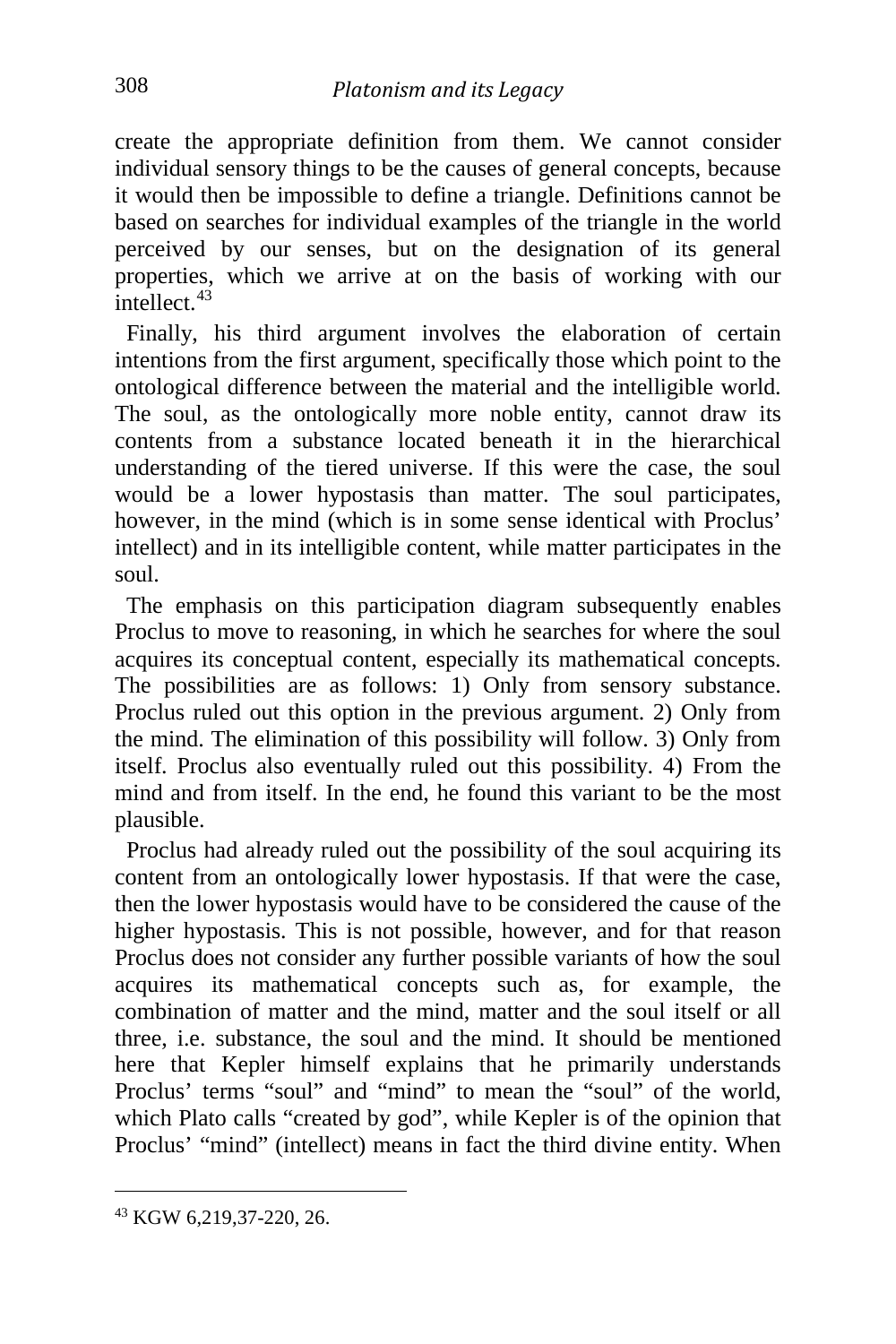thinking in this way, Kepler was evidently unconcerned by the fact that Proclus was a "dyed-in-the-wool" pagan and that he rejected the teaching of the Christian Trinity. Kepler further emphasises the basic ontological difference between the soul and the mind, which lies in their differing degrees of complexity. The mind is ontologically simple (even though it contains a plurality of ideas), but the soul, in contrast, consists of several parts that are taken to mean individual "souls", for example the nourishing, avaricious and sensible souls. Kepler carries out this fundamental distinction mainly with reference to Plato and then to Proclus.<sup>[44](#page-13-0)</sup>

 Let us now turn our attention to the arguments with which Proclus rules out variants 2) and 3). Option 3), i.e. the origin of the ideas or concepts of mathematical matters (Kepler does not differentiate between them in his arguments) coming only from the soul, is ruled out using the following reasoning. The prerequisite for the exclusive origin of mathematical ideas in the human soul should result in the soul being extracted from the chain of ontological hypostases in the Neoplatonic tiered universe. The contents of the soul would then not represent any images of the intelligible ideas contained in the mind. According to Proclus, however, this is impossible, because the soul does not constitute a substance with such a level of ontological autonomy that it can exist independently of those hypostases that precede it in the ontological hierarchy. Moreover, the soul cannot be at the top of this hierarchy, because not all things participate in it.<sup>[45](#page-13-1)</sup>

 This argument is closely related to another one of Proclus' arguments, in which he states that if we did presuppose such an ontological dignity for the soul, it could not perform its mediating role between the higher and lower hypostases, i.e. between the intellect and matter, between indivisible and divisible nature. This would also be impossible due to the fact that it would be lacking the regulative idea that comes to it from outside and which directs it to the fulfilment of its being occurring in the direction towards a higher hypostasis. Moreover, this regulative idea could not only not be applied to oneself, but it would also not be passed on "further" or "lower", i.e. it would not be applied to the material world.

<span id="page-13-0"></span><sup>44</sup> KGW 6,275,4-17.

<span id="page-13-1"></span><sup>45</sup> See *Theologia Platonica* 3,6, where Proclus investigates all the ontological levels of reality and the relationships of interdependence between them. With regard to the soul, especially 21.27-22.1.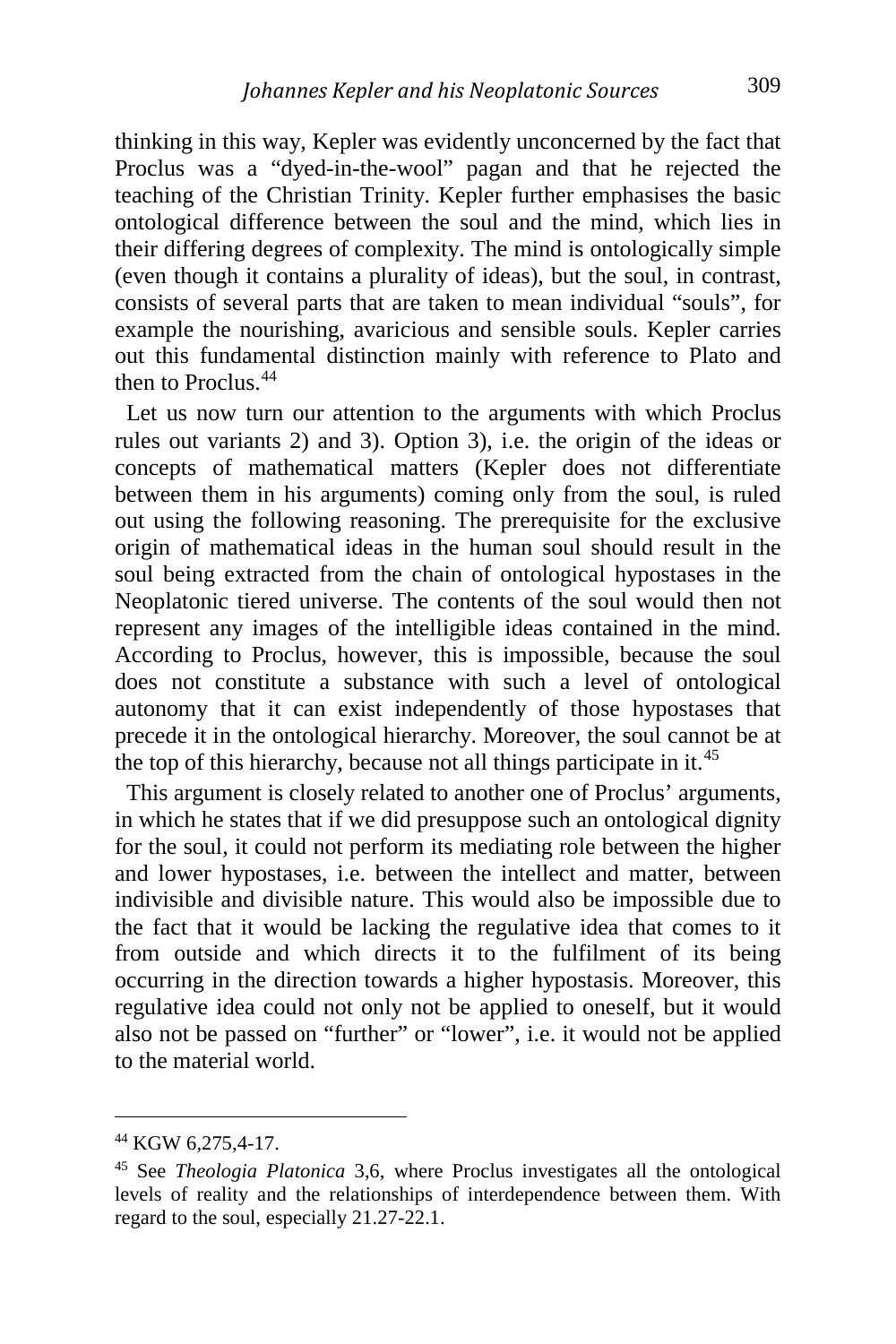Proclus also rules out option 2), i.e. the idea that the soul acquires its mathematical concepts only from the intellect. $46$  In this case, the selfmotion of the soul, which is one of its key characteristics according to Plato and Aristotle, would not be possible. Proclus mainly means here motion in the sense of thought. If the soul acquired all the items of its thought from outside, it would merely be their passive recipient and would not be differentiated in any respect from matter, which is mere potential and does not create any material forms itself.

 The soul therefore derives its intelligible content both from itself and from the mind. The soul also has access to other hypostases such as being, for example, via the normative ideas that come to the soul from the intellect. The aforementioned ranking of the soul, in the hierarchy of hypostases, leads Proclus to the assumption that Aristotle was wrong when he viewed the soul as a blank slate.<sup>[47](#page-14-1)</sup> The absolute opposite is true; the soul is always overwritten both with concepts innate to it and with concepts given to it by a higher ontological hypostasis, i.e. the intellect. According to Proclus, the soul both overwrites itself and is overwritten by the mind and its intelligible content, but not by content acquired from the material world via sensory perception. Cognition does not follow a causal line from sensory data to intelligible content, but from intelligible content to intelligible content. In this regard, the soul is more an image of the intellect than an image of matter and as such its cognition also primarily has an intelligible nature.<sup>[48](#page-14-2)</sup> Kepler points out the fact that the human soul is the most sovereign image of God in this context. According to Kepler, God not only creates human souls, but also sustains them with the radiance of his rays.

 Proclus further investigates in what respect the soul resembles the intellect. Like the intellect, souls contain things in their own way, i.e. spiritually. The mind then contains everything intellectually. The soul's contents are images of the mind's archetypes. That which the mind contains in a contracted form (*contraxio*), the soul contains in a differentiated form (*divisio*). According to Proclus, Plato correctly recognised this fact when he also claimed that the soul consists of mathematical forms, that it can be broken down using numbers and that its parts are arranged using analogies and harmonic relationships.

<span id="page-14-0"></span><sup>46</sup> KGW 6,219,37.

<span id="page-14-1"></span><sup>47</sup> KGW 6,221,2: "Itaque nequaquam est Anima Tabula rasa…"

<span id="page-14-2"></span> $48$  KGW 6,220, 40 – 221, 8.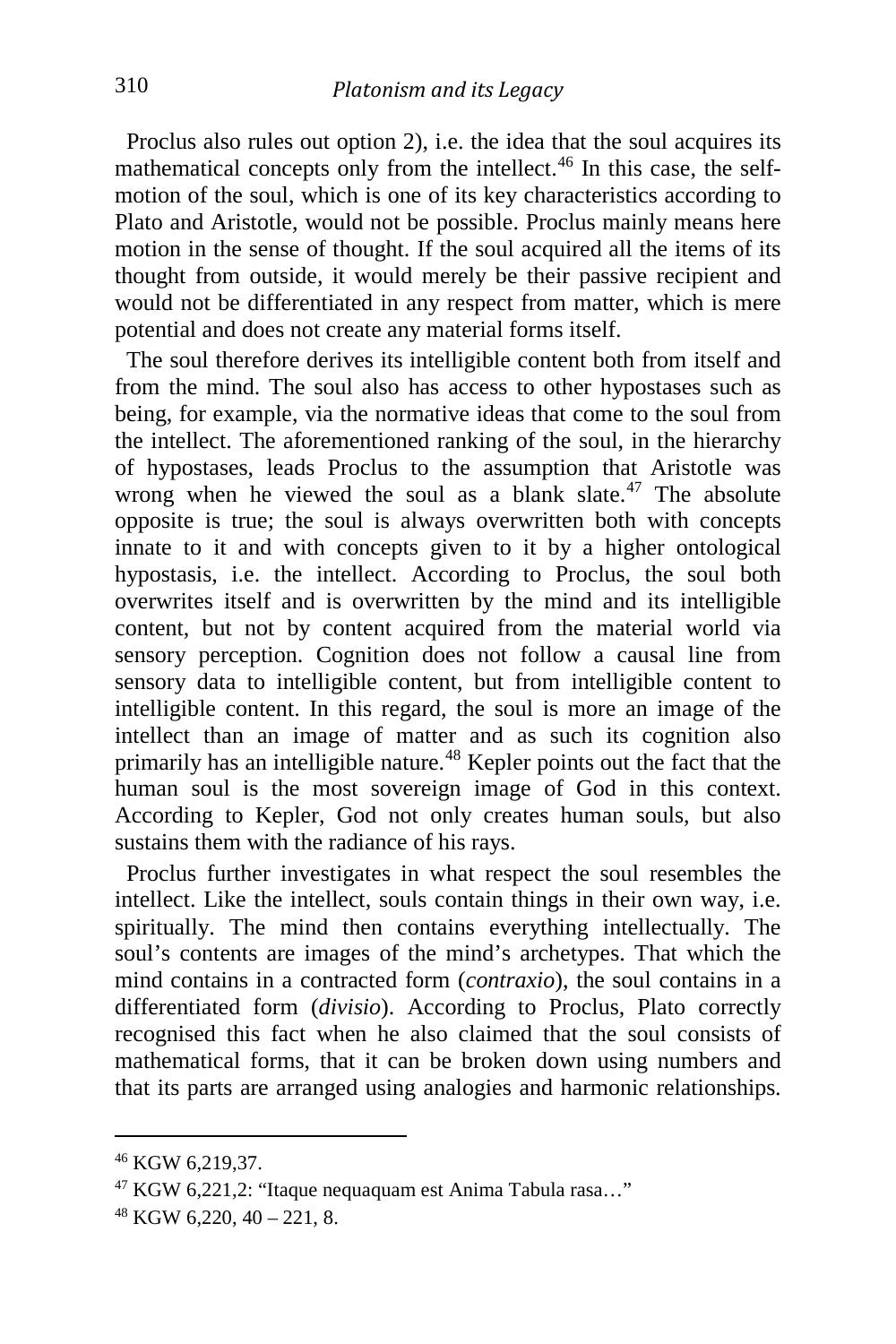The soul also contains fundamental geometrical principles, namely the straight line and the curve, from which it is possible to construct additional more complex geometric figures such as circles. The soul does not only primarily contain mathematical entities,<sup>[49](#page-15-0)</sup> but also, for example, relations such as harmonic relationships. The soul uses mathematical entities and relations to interpret events and the nature of the material world.

 Proclus believes that an independent cosmos, immaterial, incorporeal, non-spatial, animated and moving on its own exists in its own way in the soul. Interestingly, ideas of space or extension also exist in the soul, but in their own way, i.e. non-spatially or unextended. The soul uses these ideas for its creative activity, both in the areas of science and the arts. Moreover, its inception and its most fundamental and most perfect motion lies within it, i.e. circular motion or along a circular path. The awareness of the existence of this motion (especially in the case of heavenly bodies, J.M.), as well as the awareness of the mathematical concepts pre-existing in the human soul and the further work with them in human deliberation then leads to the development and plurality of the mathematical sciences.<sup>[50](#page-15-1)</sup>

 Proclus' stated placement of the source of mathematical entities in the human soul has a close connection with his ontology. While the subject of mathematics represents a transitive area between the sensory and the intelligible<sup>[51](#page-15-2)</sup>, the soul similarly represents the transitive hypostasis between matter and intellect. This also means that the soul represents a link between eternity understood as timelessness, which is characteristic for the area of the intellect, and time, which matter is subject to.<sup>[52](#page-15-3)</sup> Given that the soul already functions in time, it is also a source of motion evoked by its activity.<sup>[53](#page-15-4)</sup> The activity of the soul is its discursive thought (*dianoia*), which the soul uses to develop its mathematical archetypes and *logoi* and for the mental construction of more complicated entities. Mathematical *logoi* therefore jointly constitute the soul as its archetypes, on the one hand, and are

i,

<span id="page-15-0"></span><sup>49</sup> KGW 6,221,12: "Omnia ergò Mathematica primùm sunt in Anima*.."*

<span id="page-15-1"></span><sup>50</sup> KGW 6,221,20-40.

<span id="page-15-2"></span><sup>51</sup> Proclus' attitude in this regard resembles that of Aristotle, who places mathematics in the "central" ontological region between physics and metaphysics. See, for example, Aristotle, *Metaph.* 6,1.

<span id="page-15-3"></span><sup>52</sup> Finamore, Kutasch (2017), 126.

<span id="page-15-4"></span><sup>53</sup> Finamore, Kutasch (2017), 128.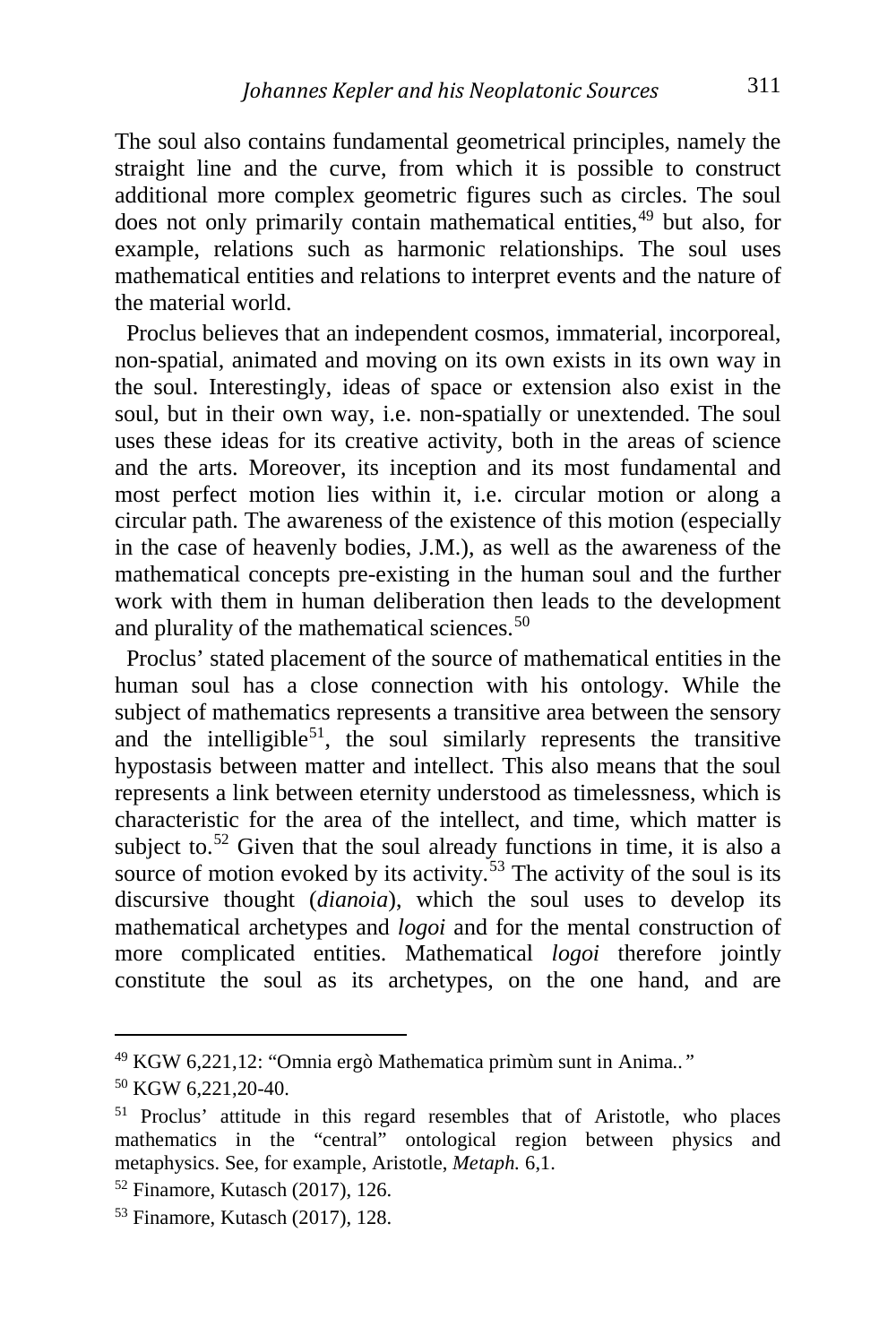themselves created by the soul, on the other hand, as knowledge generated through deliberation, such as mathematical proofs or complex geometrical figures, for example. This mental motion of the soul during mathematical investigation leads to knowledge of their causes and inception and therefore to self-knowledge.<sup>[54](#page-16-0)</sup>

 The aforementioned characteristic of Proclus' concept of mathematics clearly demonstrates why Kepler was so fascinated by it. For Kepler, the possibility of deriving all geometrical figures through the combination of two fundamental geometric figures, i.e. the straight line and the curve, is also critical.<sup>[55](#page-16-1)</sup> Moreover, the fact that mathematical concepts have their origins in the soul and that the soul itself is defined on the basis of the mathematical relationships between its parts is also of importance according to Kepler. This is also associated with Proclus' criticism of Aristotle, to which Kepler is sympathetic; Kepler agrees, however, with Aristotle's rejection of Pythagoras' ideas on the possibility of the ontologically independent existence of numbers. When designating the origin of quantities, in contrast, Kepler fully agrees with Proclus, who places them in the human soul. Harmonic proportions and other relationships between qualitatively expressed variables are thus primarily intelligible and *a priori*. [56](#page-16-2)

 It is precisely the measurable quantity that represents the fundamental epistemological identification criterion for each thing. Kepler best expresses this idea in a letter to his teacher and friend Michael Maestlin, in which he argues that God created all things according to quantitative standards so that they could be expressed mathematically. Analogously to this, he also created the human mind in such a way so that it would be able to view any such mathematically identifiable quantities. The human mind has been created to perceive quantities similar to the way the individual sensory organs have been created to perceive individual types of sensory data such as the eye for the perception of colour and the ear for the perception of sound. $57$ 

<span id="page-16-0"></span><sup>54</sup> O´Meara (2017), 172. Comp. Chlup (2012), 155; McIsaac (2001), 57-59.

<span id="page-16-1"></span><sup>55</sup> Schwaetzer (1997), 36-37.

<span id="page-16-2"></span><sup>56</sup> KGW 6,222-223.

<span id="page-16-3"></span><sup>57</sup> KGW 13,113,10-14: "...Cum Deus omnia ad quantitatis normas condiderit in toto mundo: mentem etiam hominj datam, quae TALIA comprehendat. Nam ut oculos ad colores auris ad sonos, ita mens hominis non ad quaevis, sed ad QVANTA intelligenda condita est, remque quamlibet tanto rectius percipit..."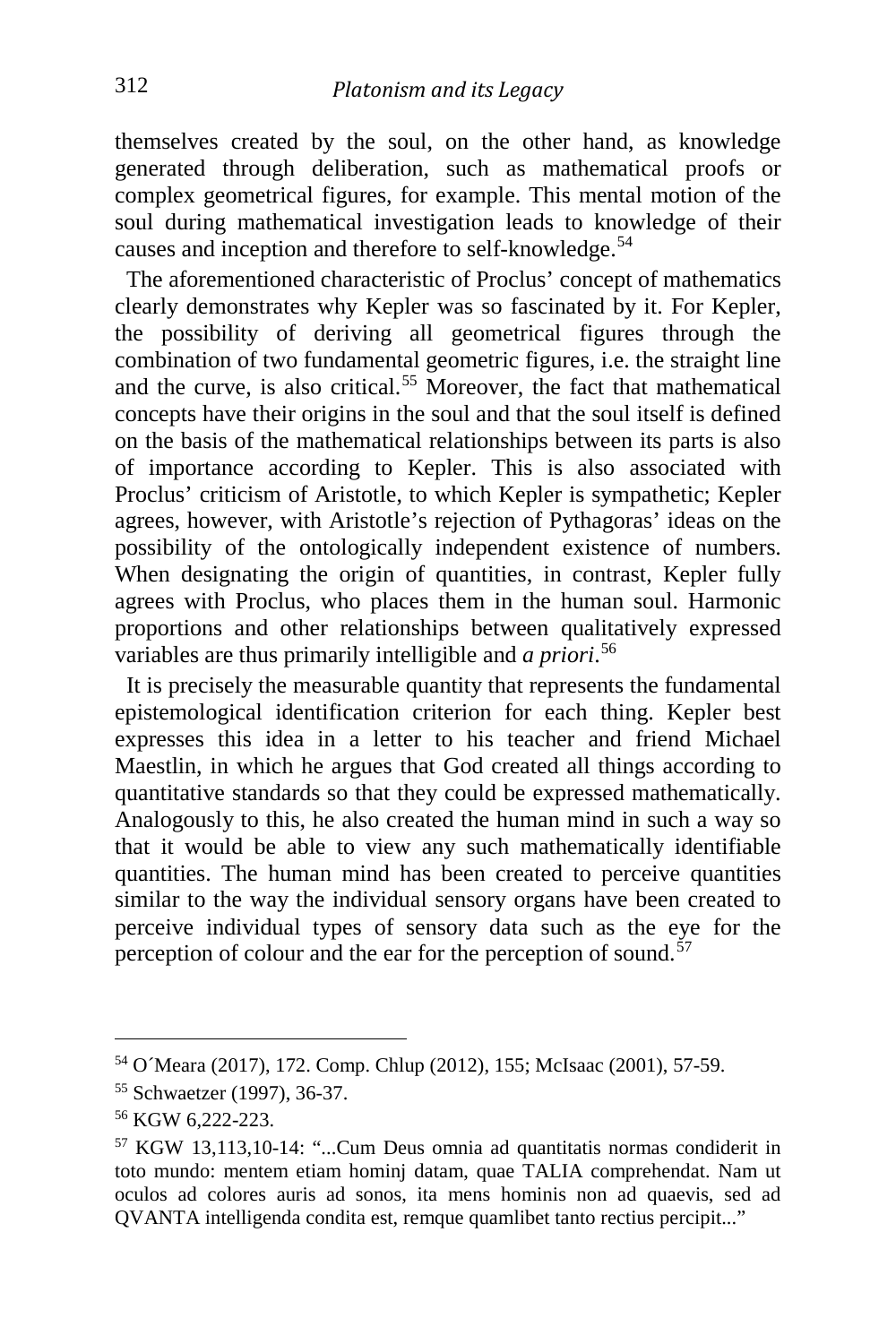The quantities then designate the properties of any observable physical phenomena.[58](#page-17-0) Kepler expresses the aforementioned fact with an image in which the mathematically expressed quantities are represented by letters in the Book of Nature, which God created in a way that allows the human mind to read it.<sup>[59](#page-17-1)</sup> As such, nothing is hidden in the Book of Nature, as everything is perfectly identifiable through the quantities.<sup>[60](#page-17-2)</sup> According to Kepler, God appropriately equipped the human mind so that it can read this: he inserted "pure" archetypes in the mind so that it can identify the quantities, which are frequently out of focus to the will due to their connection with indeterminate substance.<sup>[61](#page-17-3)</sup> The epistemological motion of the soul then moves from its innate archetypes to their blurred images present in the physical world; the archetypes themselves, which take the form of geometrical figures, have both an initial (they awaken cognition) an identification (they guarantee cognition) and a creative function. Kepler also considers these archetypes in the human soul to be identical to those God used during his Creation; they are his ideas – and therefore they are also God himself. $62$ 

 The recognition of the harmonic proportions, which according to Kepler are defined by the geometric relationships of the circle and the polygonal figures inscribed within it, is mainly designated by the very possibility of constructing these figures. Certain geometric figures cannot be constructed, even though they are conceivable – a heptagon, for example. Knowledge of the possibility of constructing geometric figures is a consequence of the intellectual activity of the human and the divine mind. This intellectual activity, that eventually leads to the knowledge and construction of geometrical shapes, primarily lies in the comparison of the ratios between the sides of the geometric figure inscribed in the circle and the radius of the circle. In other words, we can admittedly hear the harmonic proportions, as in music, or see

<span id="page-17-0"></span><sup>58</sup> Field (1987), 80.

<span id="page-17-1"></span><sup>59</sup> KGW 7,47,33-36; KGW 7,25,29-31. The letters in the book of nature are also traces (vestigia) KGW 1, 192, 4-5) God the Creator left behind and which assist man to geometrically reconstruct his work. Cusa, *Sermo VIII*, I,16,6-7: *"Et creatoris vestigia in creaturis relucet…"* ; Comp. *Sermo CXXIII*, 6,18-24. Kepler expressed the relationship between material nature and geometry which grasps and measures it using the witticism *"ubi materia, ibi Geometria"*. KGW 4,15,26.

<span id="page-17-2"></span><sup>60</sup> KGW 8,16,22-23: "Nihil est aut fuit in rerum natura occultius....".

<span id="page-17-3"></span><sup>61</sup> KGW 6,277; KGW 15,172.

<span id="page-17-4"></span><sup>62</sup> KGW 6,223; Chen-Morris (2016), 66-67, 90-96.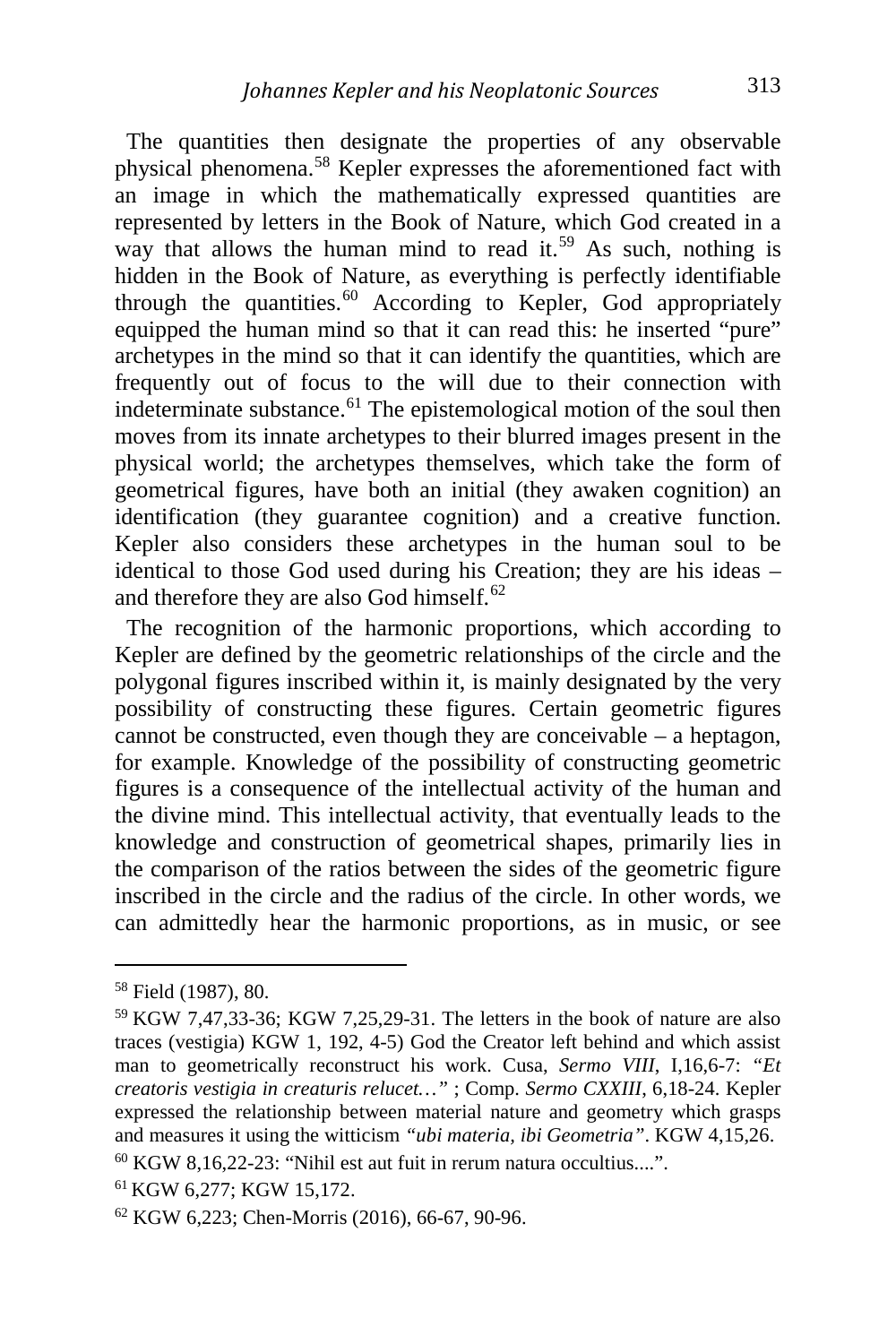them, as in the case of the motion of the heavenly bodies, but we can only understand them on the basis of intellectual work with our *a priori* or innate geometric archetypes.

 According to Kepler, the human mind is capable of perceiving the archetypes of mathematical entities using either its instinct or its spiritual "vision". This supplements the function of physical eyes, which are also capable of identifying these archetypes in the material world. This is not, however, the end of the story. Kepler even considers the model example of the fact that the mind would never have contributed to sight, because it would not have had eyes available and as such could not have understood things that stood outside it through them. In such a case, it would create such eyes itself "according to the laws it detected in itself", because the knowledge of quantities innate in the mind would lead it to the knowledge of how these eyes should be. Therefore, the eye is also created in a way that is similar to the way the mind is created, because it is capable of finding in itself the geometric archetypes which are images of the eternal architecture found in the divine mind. The physical process is determined by the reflection of light on the retina, while the intellectual process is associated with the work of our mind and its epistemological identification of intangible ideas on the one hand and concrete things on the other. The metaphysical precondition for Kepler's theory is the aforementioned supposition of perfect isomorphy between the human mind and the world or the world soul respectively: they contain the same archetypes, but we identify them in different ways.<sup>[63](#page-18-0)</sup>

 I would like to underline two important facts. The first of these is Kepler's emphasis on the creative activity of the human mind, which creates complex archetypes of complicated geometric figures from a few simple archetypes. By means of this supposition, Kepler avoids the necessity of postulating a large number of innate archetypes in the human mind and justifying how such a large number of archetypes came to be in the human mind. The aforementioned supposition is closely associated with Kepler's anthropology. The emphasis on the creative activity of the human mind, which constructs or rather reconstructs the mathematical structure of reality from several fundamental archetypes, is associated with Kepler's idea of the human

<span id="page-18-0"></span><sup>63</sup> KGW 6,223,16-31; Chen-Morris (2009), 157-165.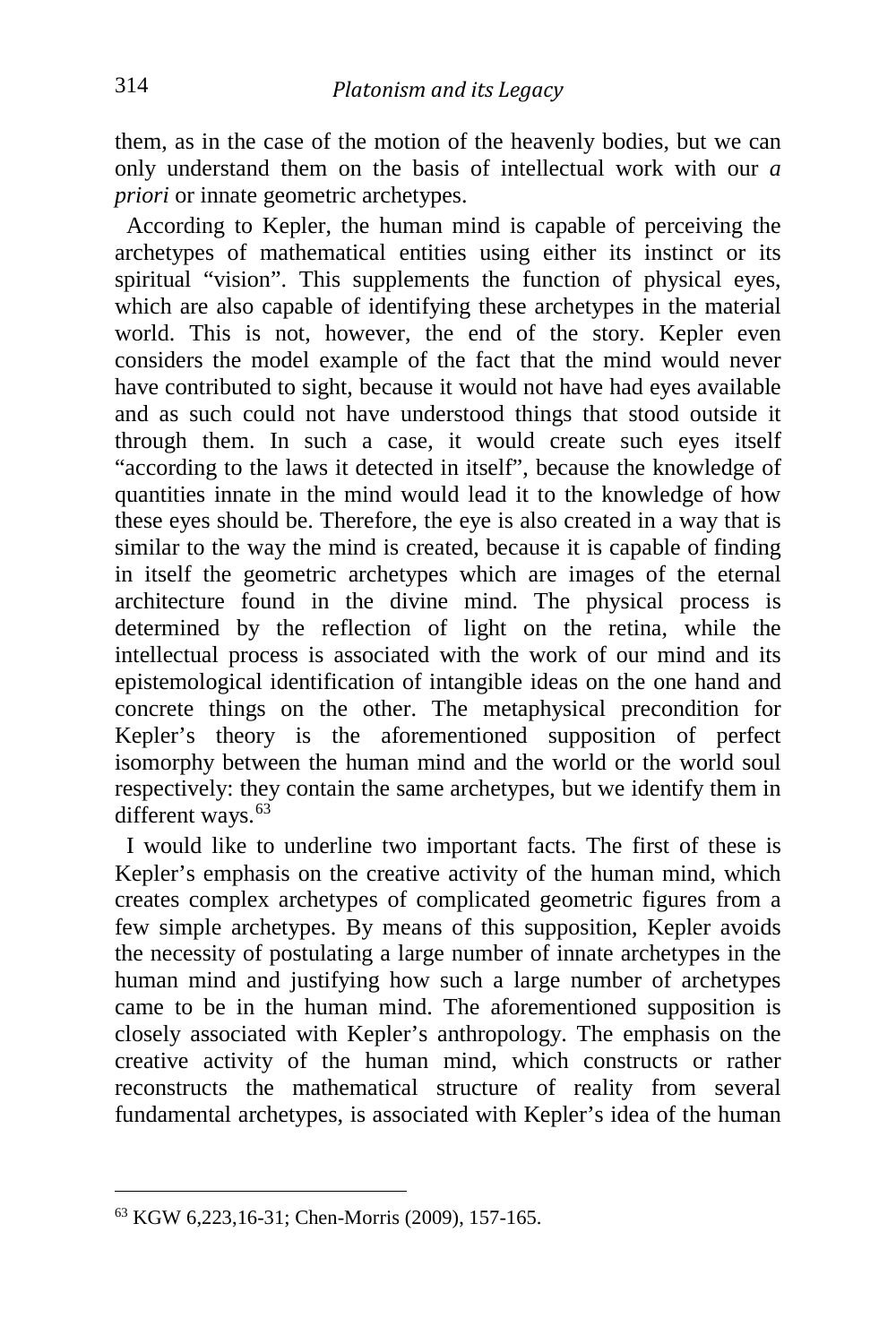mind as the most perfect image of God or the divine mind.<sup>[64](#page-19-0)</sup> As an image of God, man has a privileged standing in the order of creation. This is also guaranteed by man's intellectual abilities; which he can use to reveal the basic design of the universe. This revelation of God's plan is not, however, a mere passive-receptive activity. It is, on the contrary, the active work of the human mind mimicking the initial act of God's creation of the physical world by means of its mental reconstruction of God's design in the universe. In other words: whereas God created the world, man reproduces this act of creation in his cognition.<sup>[65](#page-19-1)</sup>

 This is also associated with the second circumstance, which is decisive in our context. Kepler emphasises it in his quotes from Proclus' *Commentary on Euclid's Elements*. According to Kepler, each piece of scientific cognition must ultimately be based on theology. A mathematical description of the world provides theology with a method for reliable knowledge, while theology determines the horizon of questioning for scientific endeavour. Knowledge of the universe and especially its perfect superlunary spheres must deal with the question of its primary cause and final purpose. Kepler asks this question in the philosophical context of Christian Neoplatonism, which constitutes a specific modification of Proclus' Neoplatonic polytheistic theology.<sup>[66](#page-19-2)</sup> The supreme Neoplatonic hypostases are identified with the three persons of God, and emanation is understood as a creative act of the Christian God. This act is, however, defined in agreement with Plato's *Timaeus* as the geometric-mathematical construction of the world. This mathematical construction of the universe guarantees both the fact of its perfect arrangement and the possibility of its perfect understanding. Mathematics thus ultimately merges with theology, because the understanding of the mathematical design of the universe is associated with the identification of its cause and creator. This fact can be best demonstrated in the study of astronomy, because it is concerned with the orbits of heavenly bodies that are more perfect than the substance in the sublunary world. Similarly, their orbits are more perfect and regular, and it is possible to best apply the principles of geometry to them in the way they were compiled by Euclid.

i,

<span id="page-19-0"></span><sup>64</sup> KGW 6,226,9. Compare: Hübner (1975), 184; Illmer (1991), 18.

<span id="page-19-1"></span><sup>65</sup> Schwaetzer (1997), 41.

<span id="page-19-2"></span><sup>66</sup> For more on Proclus' view of the relationship between theology and mathematics or geometry, see: O´Meara (2017), 133-147.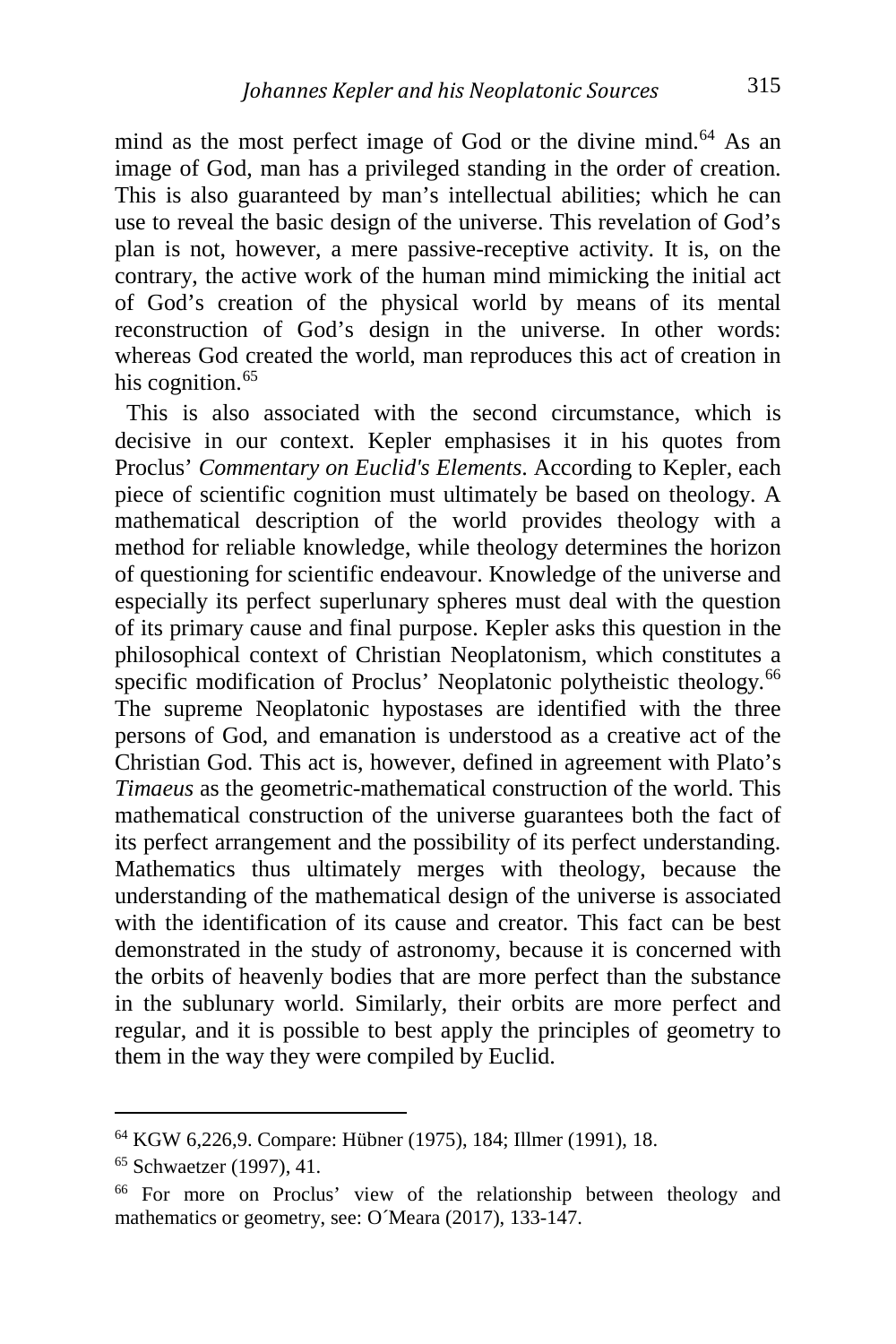#### Bibliography

Editions and primary sources:

- *Corpus reformatorum*. Series I. Philipp Melanchton. *Opera quae supersunt omnia*, Vol. 1 – 28.
- Cusa, Nicholas of, *Opera*. http://www.cusanus-portal.de/.
- Euclid, Proclus. *ΕΥΚΛΕΙΔΟΥ ΣΤΟΙΧΕΙΩΝ*, edited by Simon Grynaeus. Basle: Herwagen, 1533.
- Galilei*,* Vicenzo. *Dialogo de Vincentino Galilei nobile fiorentino della musica antica, e della moderna*. Firenze: Marescotti, 1581.
- Kepler, Johannes. *Johannes Kepler Gesammelte Werke* Vol. *1. – 21.2.2*, edited by Max Caspar, Franz von Hammer, Walter von Dyck, Volker Bialas, and Martha von Liszt et al., Munich: Beck, 1937- 2009. (KGW).
- Melanchton, Philipp. "Loci communes". In *Corpus reformatorum* 21, edited by Heinrich E. Bindseil, Halle/Saale: Schwetschke, 1854.
- Plato, Proclus. *Platonis opera omnia cum comentariis Procli in Timaeum & Politica*, edited by Simon Grynaeus. Basle: Valderus, 1534.
- Plato. *Omnia divini Platonis opera*, translated by Marsilio Ficino, edited by Simon Grynaeus. Basle: Frobenius, 1551.
- Plutarch. *Quaestiones convivales*, edited by Gregorius N. Bernardakis. http://www.perseus.tufts.edu/hopper/text?doc=Perseus:text:2008. 01.0311
- Proclus. *Procli Diadochi Lycii Philosophi Platonici...in primum Euclidis Elementorum librum commentariolum*, edited by Franciscus Barrocius. Padua: Perchacinus, 1560.
- Proclus. *Procli diadochi in primum Euclidis Elementorum librum Commentarii*, edited by Godfried Friedlein. Leipzig: Teubner, 1873.

Translations:

- Proclus. *Commentary on Plato's Timaeus*, edited and translated by Harold Tarrant, Dirk Baltzly, David T. Runia et al. Cambridge et al.: Cambridge University Press, 2007-2015.
- *Proclus: Théologie platonicienne*, 6 vol., edited and translated by Henri D. Saffrey, and Leendert G. Westerink, Paris: Les Belles Lettres, 1968-1997.
- *Proclus. A Commentary on the First Book of Euclid's Elements*, translated by Glen Morrow. Princeton: Princeton University Press, 1970.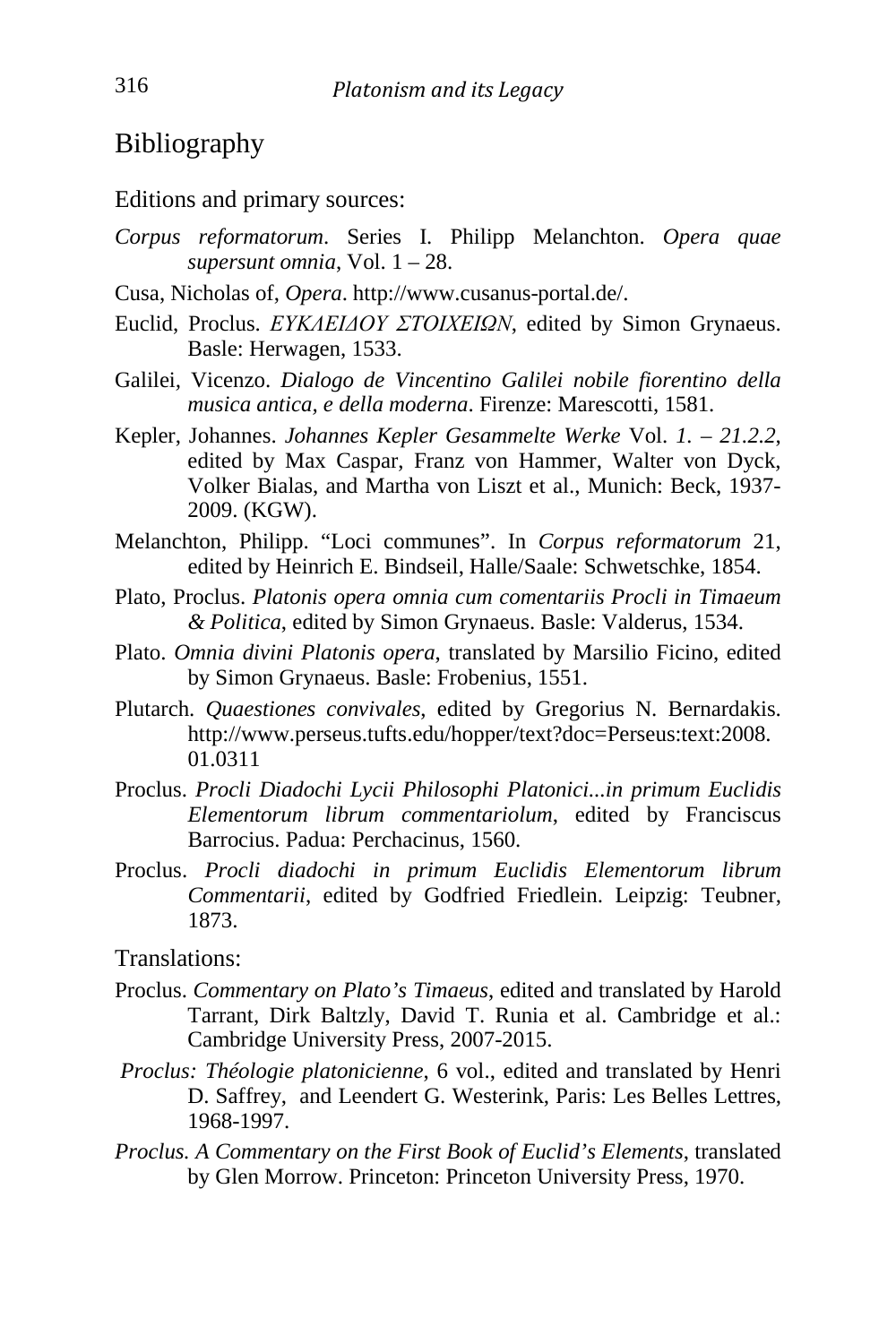Secondary Sources:

- Adamson, Peter, and Filip Karfík. "Proclus' Legacy." In *All from One. A Guide to Proclus*, edited by Pieter D'Hoine, and Marije Martijn, 290-323. Oxford: Oxford University Press, 2017.
- Caspar, Max. "Nachbericht". In KGW 6, München: Beck, 1940.
- Claessens, Guy. "Imagination as Self-knowledge: Kepler on *Proclus' Commentary on the First Book of Euclid's Elements"*. *Early Science and Medicine* 16 (2011): 179-199.
- Debus, Allen G. *The Chemical Philosophy: Paracelsian Science and Medicine in the Sixteenth and Seventeenth Centuries*. New York: Science History Publications, 1977.
- Field, Judith V. *Kepler's Geometrical Astronomy*. Chicago: Chicago University Press, 1987.
- Finamore, John F., and Emilie Kutasch, "Proclus on Psychê". In *All from One. A Guide to Proclus*, edited by Pieter D'Hoine, and Marije Martijn, 122-139. Oxford: Oxford University Press, 2017.
- Gersch, Stephen, ed. *Interpreting Proclus. From Antiquity to the Renaissance*. Cambridge: Cambridge University Press, 2014.
- Hübner, Jürgen. *Die Theologie Johannes Keplers zwischen Orthodoxie und Naturwissenschaft*. Tübingen: Mohr, 1975.
- Charrak, André. "The Mathematical Model of Creation According to Kepler". In *Mathematics and the Divine: A Historical Study*, edited by Teun Koetsier, and Luc Bergmans. Amsterdam et al.: Elsevier, 2005.
- Chen-Morris, Raz. *Measuring Shadows. Kepler's Optics of Invisibility*. University Park: University of Pennsylvania Press, 2016.
- -------- "From Emblems to Diagrams: Kepler's New Pictorial Language*"*. *Renaissance Quaterly* 62 (2009): 134-170.
- Chlup, Radek. *Proclus. An Introduction*. Cambridge: Cambridge University Press, 2012.
- Illmer, Marcus M. *Die göttliche Mathematik Johannes Keplers: zur ontologischen Grundlegung der naturwissenschaftlichen Weltbildes*. St. Ottilien: EOS Verlag, 1991.
- Martens, Rhonda. *Kepler's Philosophy and the New Astronomy*. Princeton, and Oxford: Princeton University Press, 2000.
- McIsaac, Gregory D. "The Soul and Discursive Reason in the Philosophy of Proclus." PhD diss., The University of Notre Dame, 2001.
- Metheun, Charlotte. *Kepler's Tübingen. Stimulus to a Theological Mathematics*. Aldershot et al., Ashgate 1998.